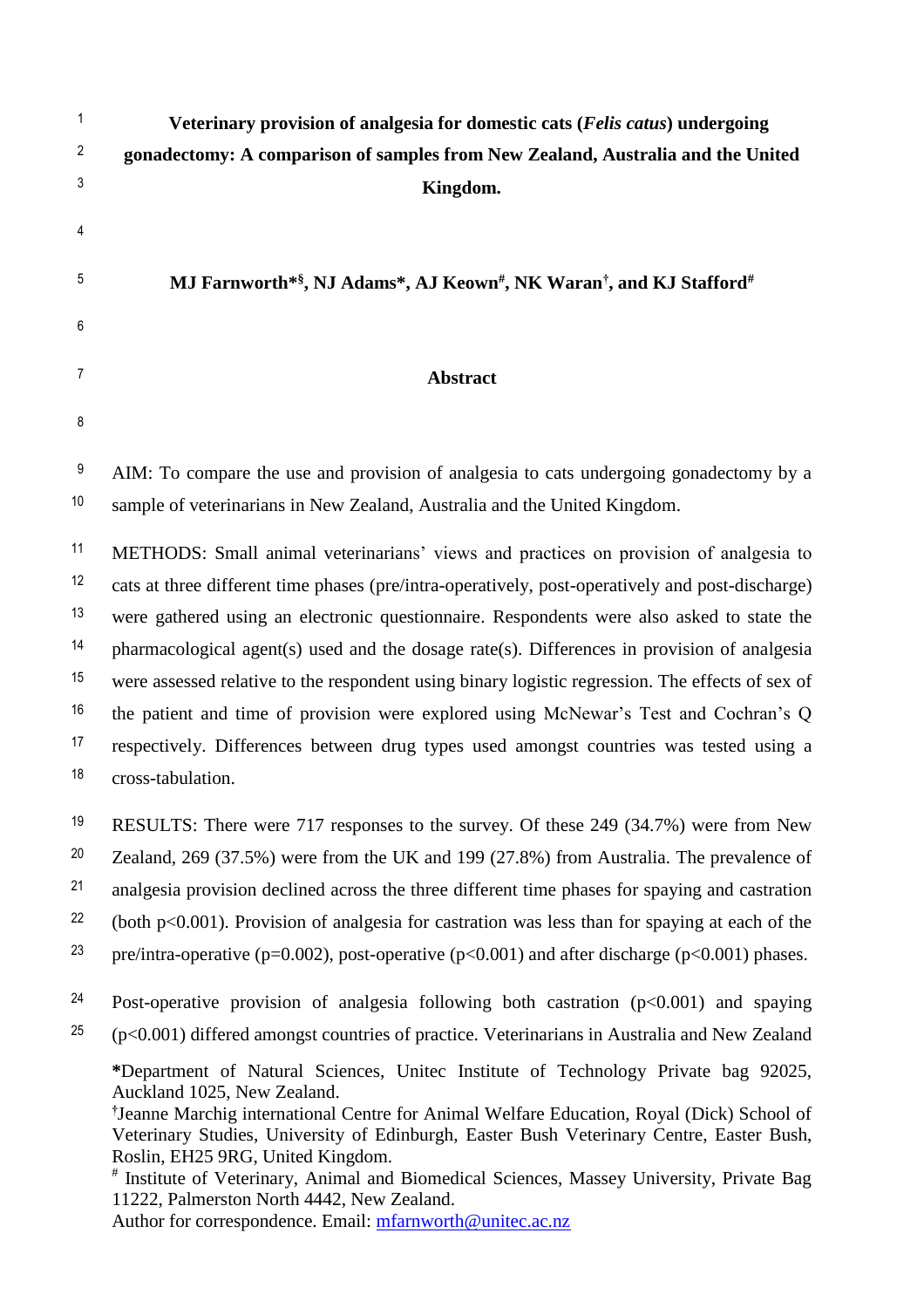<sup>26</sup> were more likely to provide post-operative analgesia for both castration and spaying than <sup>27</sup> those from the UK ( $p<0.001$ ). Veterinarians from the UK more commonly used non-steroidal <sup>28</sup> anti-inflammatory drugs (NSAID) in the pre/intra-operative phase ( $p < 0.001$ ) than veterinarians from either New Zealand or Australia. <sup>29</sup>

<sup>30</sup> CONCLUSIONS AND CLINICAL RELEVANCE: Contemporary use of analgesics for cats <sup>31</sup> appears focused on provision at clinic and may not address the effects of surgery beyond the <sup>32</sup> first 24 hours. The UK, Australia and New Zealand clearly differ in the types of analgesia 33 administered, possibly reflecting differing professional considerations of the risks associated <sup>34</sup> with the use of NSAID. In the interests of animal welfare, pain relief should perhaps be <sup>35</sup> provided or offered more frequently for owner administration.

KEY WORDS: *Analgesia*, c*at, castration, desexing, NSAID, opioid, pain, spay* <sup>36</sup>

| 37 | Abbreviations |                                                       |
|----|---------------|-------------------------------------------------------|
| 38 |               |                                                       |
| 39 | <b>ASAVA</b>  | <b>Australian Small Animal Veterinary Association</b> |
| 40 | <b>BSAVA</b>  | <b>British Small Animal Veterinary Association</b>    |
| 41 | <b>BVA</b>    | <b>British Veterinary Association</b>                 |
| 42 | <b>CAS</b>    | <b>Companion Animal Society</b>                       |
| 43 | COX           | Cyclooxygenase                                        |
| 44 | F             | Female                                                |
| 45 | M             | Male                                                  |
| 46 | <b>NSAID</b>  | Non-steroidal Anti-inflammatory Drug(s)               |
| 47 | <b>NZVA</b>   | New Zealand Veterinary Association                    |
| 48 | UK            | United Kingdom                                        |
| 49 |               |                                                       |

- 
- 

# **Introduction** <sup>50</sup>

51

 $52$  As the most common elective surgery for cats, gonadectomy is of legitimate interest both in <sup>53</sup> terms of animal welfare and effective companion animal population management. Most <sup>54</sup> owners that present cats at clinic for surgeries do so for elective procedures. Therefore the <sup>55</sup> expectation is that these cats are free from pain prior to provision of veterinary care (Dyson  $2008$ ). As such, pain in general and, more specifically, the pain associated with gonadectomy, <sup>57</sup> require careful management. Failure to do so for such a common procedure may impose  $58$  substantial welfare costs on the animals concerned.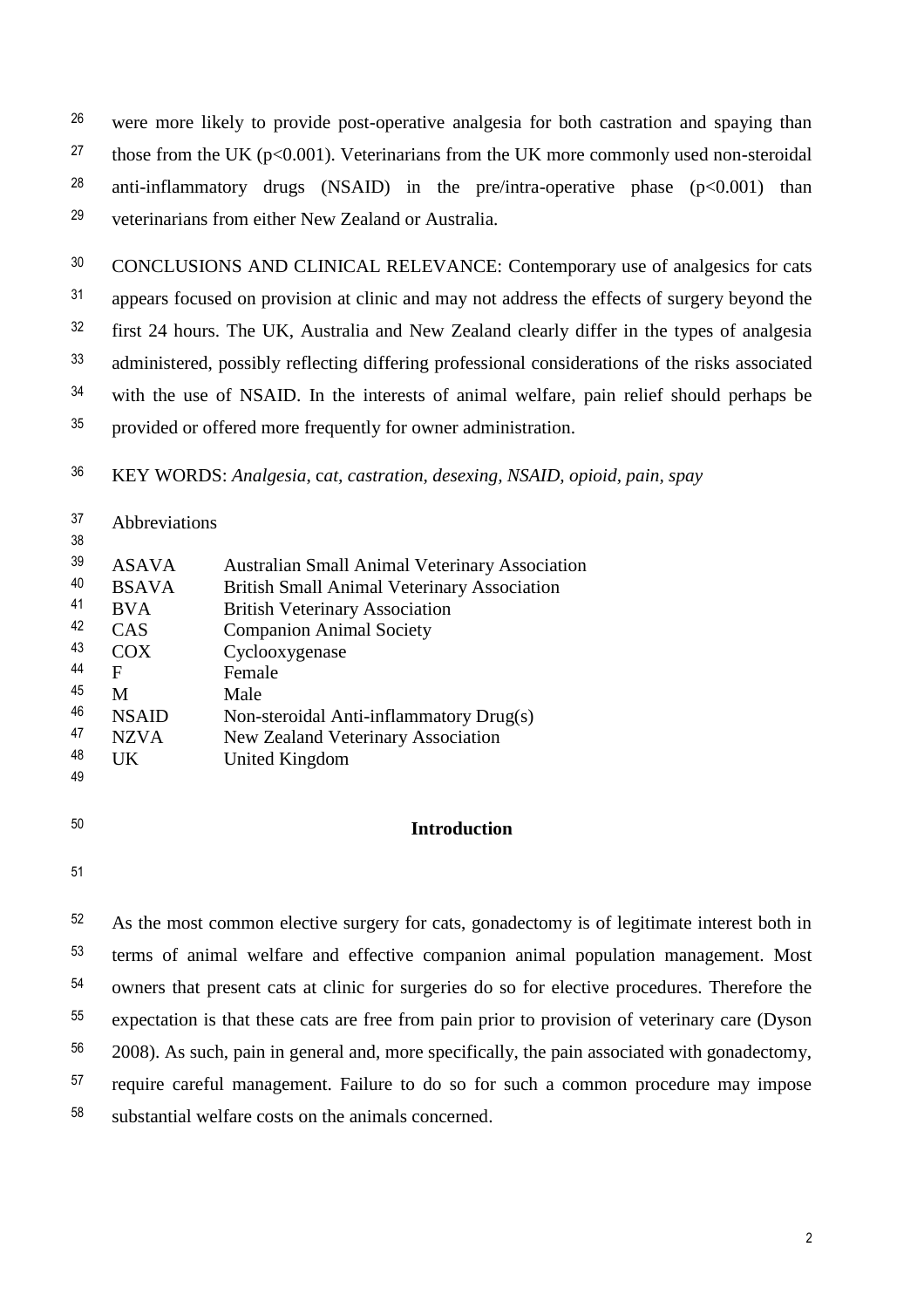<sup>59</sup> The efficacy of pain management for cats is often elucidated through research which uses ovariohysterectomy as the surgical model (e.g. Al-Gizawy *et al.* 2004; Giordano *et al.* 2010; <sup>60</sup>  $61$  Cagnardi *et al.* 2011). Pain behaviours following gonadectomy have been found to persist for substantial lengths of time (Väisänen *et al.* 2007; Waran *et al.* 2007) but also diminish <sup>62</sup> following provision of post-operative butorphanol (Rütgen *et al.* 2011). Despite this, <sup>63</sup>  $64$  analgesia for owner administration following discharge from the clinic has received little  $65$  attention in the literature. It should be noted that Meloxicam is available as an oral analgesic  $66$  and has been reported as commonly used "off-label" for treatment of pain in cats (Robertson, <sup>67</sup> 2005). Data concerning longitudinal provision of carprofen (Steagall *et al.* 2009) indicate that  $68$  prolonged post-operative pain management for cats by their owners may be possible as long  $69$  as there are no complicating factors (e.g. reduced renal function) and owners do not exceed the stated dose. 70

 $11$  In general analgesia provision is affected by the gender, time since graduation (Lascelles et <sup>72</sup> al. 1999) and practice size (Raekallio et al. 2003) of the practitioner. Historically, research  $\frac{73}{10}$  into provision of analgesia for cats during or following gonadectomy demonstrates it to be low, especially when compared to dogs (e.g. Williams *et al.* 2005). It is then, perhaps, <sup>74</sup> <sup>75</sup> unsurprising that analgesia for cats has been described as under-provisioned (Robertson,  $^{76}$  2005). In general, analgesia provision for castration is less common compared to ovariohysterectomy (Dohoo and Dohoo, 1996; Lascelles *et al*. 1999; Wright 2002; <sup>77</sup> Hugonnard *et al.* 2004; Raekallio *et al.* 2003). In part this is due to the perceived differences <sup>78</sup> <sup>79</sup> in pain caused by the two procedures (Williams *et al.* 2005). This sex difference is also  $80$  expressed through owner reports where male cats received a significantly lower pain severity score than female cats (Väisänen *et al.* 2007). However, experimentally, this difference may <sup>81</sup> become non-significant after 1.5 hours (Cagnardi *et al.* 2011). <sup>82</sup>

<sup>83</sup> Overall, the literature suggests that under-provision of analgesia to cats arises from their <sup>84</sup> unique physiology, a lack of approved NSAID for use in cats (Lascelles *et al.* 2007) and a  $85$  general wariness amongst veterinary practitioners when using certain drug types. For  $86$  example, the perception that opioids induce mania in cats persists (Robertson 2005), despite <sup>87</sup> the fact that this only resulted from doses of 20mg/kg (Dhasmana *et al.* 1972). Similarly it is 88 suggested that concern around the impact of non-steroidal anti-inflammatory drugs (NSAID) <sup>89</sup> on renal function and integrity is evident amongst veterinarians, despite there being  $90$  suggestion that this is mitigated if they are used correctly (Robertson and Taylor, 2004). The <sup>91</sup> pre-operative use of NSAID such as meloxicam and carprofen is reported as common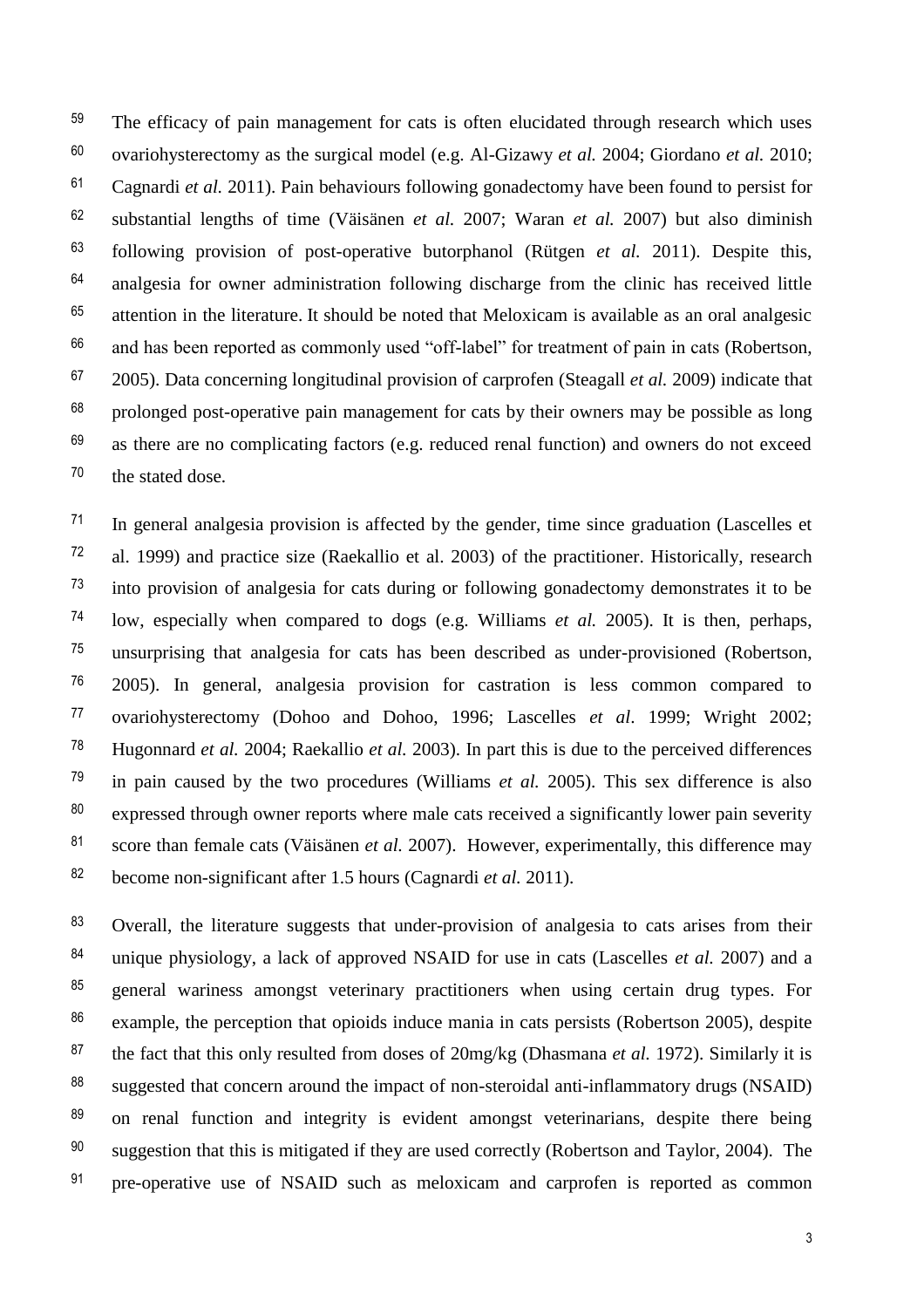practice in the UK and, in healthy cats, renal side effects appear to be rare (Lascelles *et al*. 92  $2007$ ). However, others suggest it should only be used post-operatively and after recovery 94 from anaesthesia (Wright, 2002).

 $95$  The timing of administration of analgesia is also important as are the combinations of <sup>96</sup> analgesic agents used. Similarly, it has been cited in other species that pre-emptive analgesia  $<sup>97</sup>$  may attenuate the post-operative pain response. For example, Lascelles et al. (1997)</sup>  $^{98}$  identified that pre-emptive analgesia using pethidine reduced post-surgical hyperalgesia in  $99$  dogs following ovariohysterectomy. In turn it is argued that this reduction in nociceptive  $100$  input may function to reduce the requirements for analgesia post-operatively (Pascoe 2000; <sup>101</sup> Wright 2002). Little research has been conducted that addresses pre-emptive analgesia provision and efficacy for cats specifically. <sup>102</sup>

<sup>103</sup> Elective surgeries also result in pain with a number of root causes (e.g. inflammation and <sup>104</sup> acute tissue injury). Processing of these different insults occurs through a variety of complex 105 mechanisms. In terms of cats, there is little explicit evidence of the value and efficacy of multimodal analgesia in the literature (Lascelles *et al*. 2007) although it is anecdotally <sup>106</sup> reported as commonly used, and efficacious, in a clinical setting (Robertson, 2005). In <sup>107</sup> <sup>108</sup> general, post-operative NSAID provide long periods of analgesia, for example Meloxicam  $109$  may provide up to 24 hours of pain relief for cats (Robertson, 2005) whereas the opioid hydromorphone may only be effective for up to 5 hours (Wegner and Robertson, 2003). Post-110 <sup>111</sup> operative pain assessment following ovariohyseterctomy using carprofen, ketoprofen or  $112$  meloxicam was found to provide appropriate analgesia for the majority of cats for up to 18 hours (Slingsby and Waterman-Pearson, 2000). As such NSAID may be able to significantly <sup>113</sup> <sup>114</sup> reduce pain for the patient even after discharge from the clinic. The length of post-operative  $115$  cover will depend on whether they are provided as part of the pre-medication, immediately following the operation or sometime after regaining consciousness. <sup>116</sup>

This paper sought to explore the current provision of analgesia to both male and female cats  $118$  during and following gonadectomy. It is hypothesised that provision of analgesia will be <sup>119</sup> contingent upon the sex of the patient and will be less likely as time since the operation increases. In addition, provision of analgesics is considered relative to the practitioner's <sup>120</sup>  $121$  gender, time since graduation and country of practice, to establish any effects. We also hypothesise that analgesia provision may be affected by the characteristics of the <sup>122</sup> veterinarian. Finally descriptions of the analgesics used are provided and discussed. 123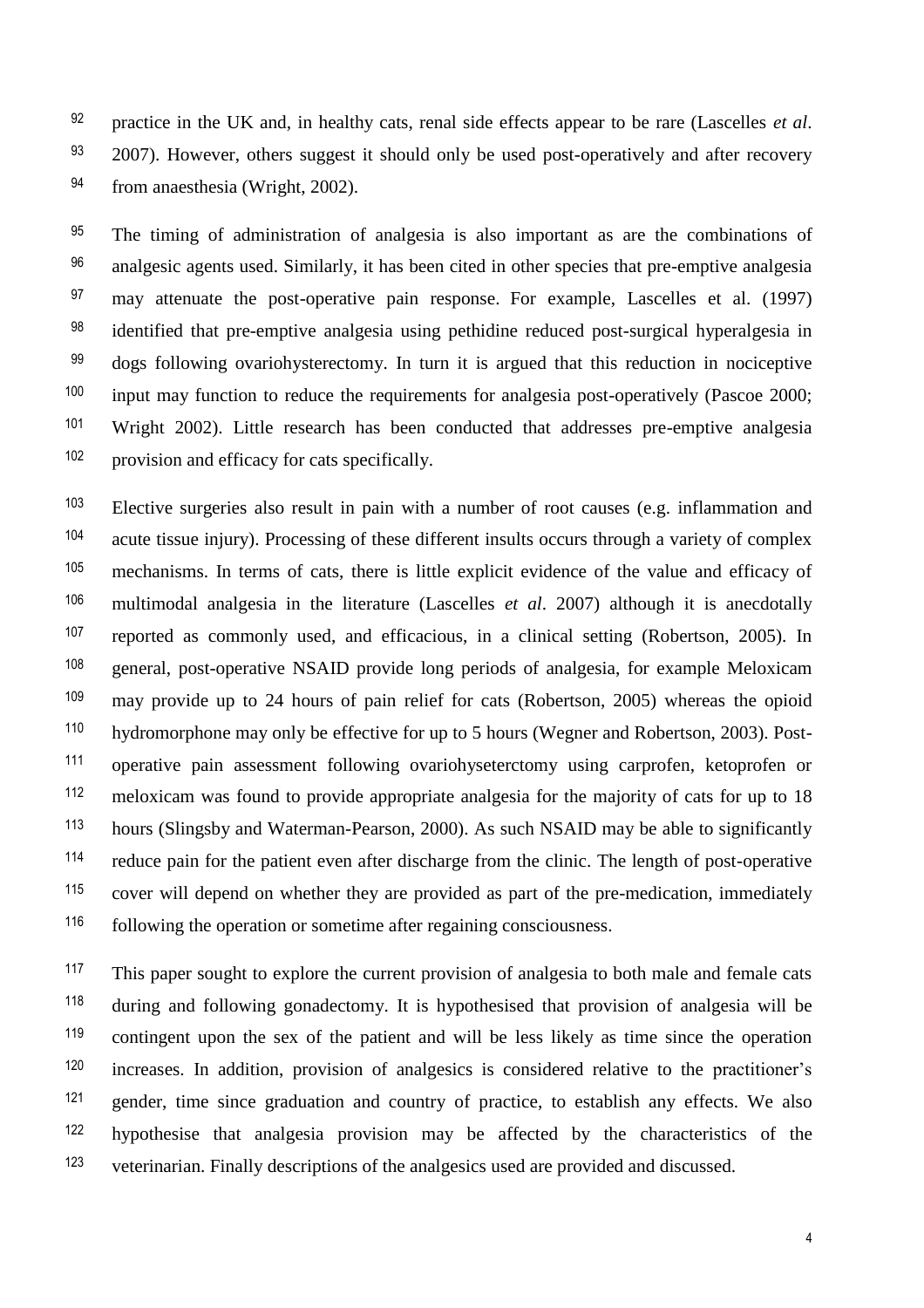124

## **Materials and methods** <sup>125</sup>

126

<sup>127</sup> This study targeted companion animal veterinarians in New Zealand, Australia and the UK. <sup>128</sup> A questionnaire containing 34 questions, taking approximately 10-15 minutes to complete (Supplementary Figure 1) was disseminated on-line [\(www.surveymonkey.com\)](http://www.surveymonkey.com/) through a <sup>129</sup> 130 direct link promoted by the New Zealand Veterinary Association's Companion Animal <sup>131</sup> Society (NZVA-CAS), the British Veterinary Association (BVA) and British Small Animal <sup>132</sup> Veterinary Association (BSAVA) and the Australian Small Animal Veterinary Association (ASAVA). To improve response rates the associations and people responsible for promoting <sup>133</sup> <sup>134</sup> the survey were prompted to remind their members on two occasions during data collection.

<sup>135</sup> Only responses to 17 of the 34 questions are considered in this paper as the other questions related to practices and attitudes concerning implementation of pre-pubertal gonadectomy <sup>136</sup> (Farnworth *et al.* 2013). Information gathered included, basic information about the <sup>137</sup> respondent including gender, year of qualification and country of current practice. In addition <sup>138</sup> respondents were asked about their provision of analgesia, including drugs and dosages used, <sup>139</sup> for male and female cats during gonadectomy. Respondents were also asked about analgesia provision during three specific phases, these being: the intra/pre-operative phase, the post-141 operative phase and post-discharge phase. <sup>142</sup>

- 143
- 

#### **Statistical analyses** <sup>144</sup>

145

 $146$  The data were described in terms of percentage of respondents providing a given answer as well as providing mean or median values and ranges where appropriate. Statistical analyses <sup>148</sup> were conducted using the Statistical Package for the Social Sciences (SPSS) version 19.0 for <sup>149</sup> Windows (IBMInc, Chicago IL, USA). For the purposes of analysis graduation time was <sup>150</sup> condensed into the categories 0-10, 11-20 and  $21+$  years. Statistical significance was <sup>151</sup> established at  $p < 0.05$ .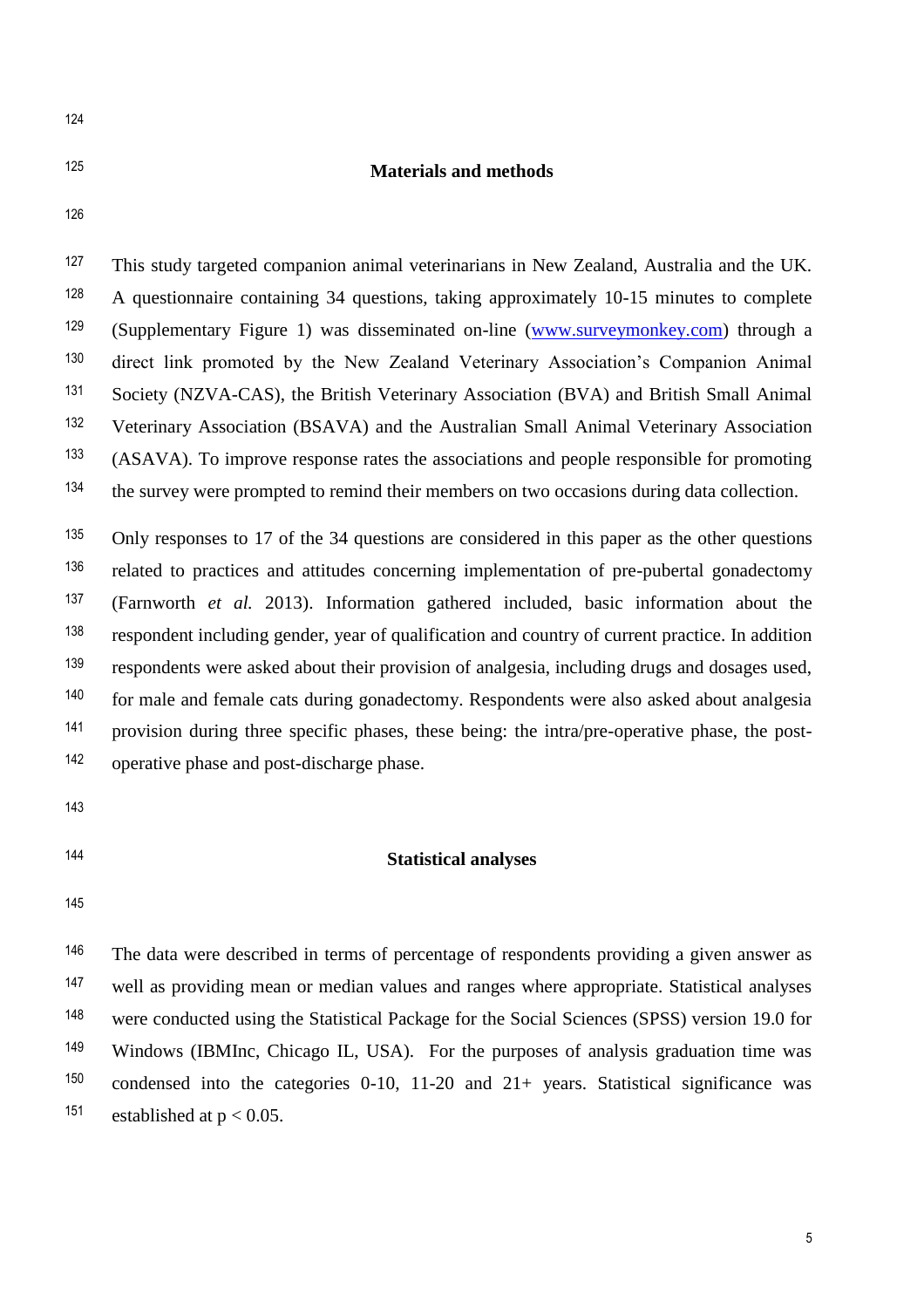152 McNemar's test was to explore whether there were differences in the likelihood (yes or no) that analgesics were provided to male and female cats at three different time stages during <sup>153</sup> <sup>154</sup> gonadectomy, namely pre/intra-operatively, post-operatively and after discharge. We then <sup>155</sup> used Cochran's Q test to test for differences in the likelihood (yes or no) of pain relief  $156$  provision among the three time phases for both males (castration) and females (spaying). We <sup>157</sup> adjusted the significance levels, to account for the multiple tests, using a Bonferroni correction. <sup>158</sup>

<sup>159</sup> Binary logistic regression was used to determine the possible impact of the main effects of  $160$  gender of veterinarian, country of practice and graduation time category (0-10 years, 11-20 <sup>161</sup> years, and  $\geq$ 20 years) on analgesia provision (yes or no) to cats undergoing gonadectomy. <sup>162</sup> The possible effects of the two-way interaction between gender and graduation time and between gender and country of practice and the effect of the three-way interaction of gender, 163 <sup>164</sup> graduation time and country of practice were also examined. We investigated this relationship separately for each combination of time phase and procedure (castration or spay). <sup>165</sup> This avoided issues around independence of error within a single analysis due to repeat <sup>166</sup> <sup>167</sup> measure caused by multiple non-independant responses from each veterinarian To <sup>168</sup> accommodate the use of repeated tests on the same data set we adjusted our threshold <sup>169</sup> significance level using the Bonferroni Correction. The adjusted significant level was <sup>170</sup> calculated at  $p = 0.008$ .

<sup>171</sup> Finally data concerning the drugs used were tabulated to identify the number of practitioners <sup>172</sup> using multimodal therapies. For the purposes of analysis drugs reported by respondents using trademarked names (e.g. Rimadyl) were re-categorised based on their generic active <sup>173</sup> <sup>174</sup> ingredient (e.g. carprofen). Following cross-tabulation we examined the association between <sup>175</sup> the use of NSAID only, opioid only and opioid/NSAID combination drug regimens and <sup>176</sup> country of practice using chi-square analyses. Other combinations are presented but were too <sup>177</sup> infrequent to allow meaningful statistical analysis. In the analysis we controlled for procedure  $178$  (castration or spaying). As for the previous analyses the association was tested separately for  $179$  the two time phases namely the pre-/intra-operative and immediately post-operative periods. <sup>180</sup> Significance levels were also subject to a Bonferroni adjustment with the new threshold level 181 set at 0.025.

182

#### **Results** <sup>183</sup>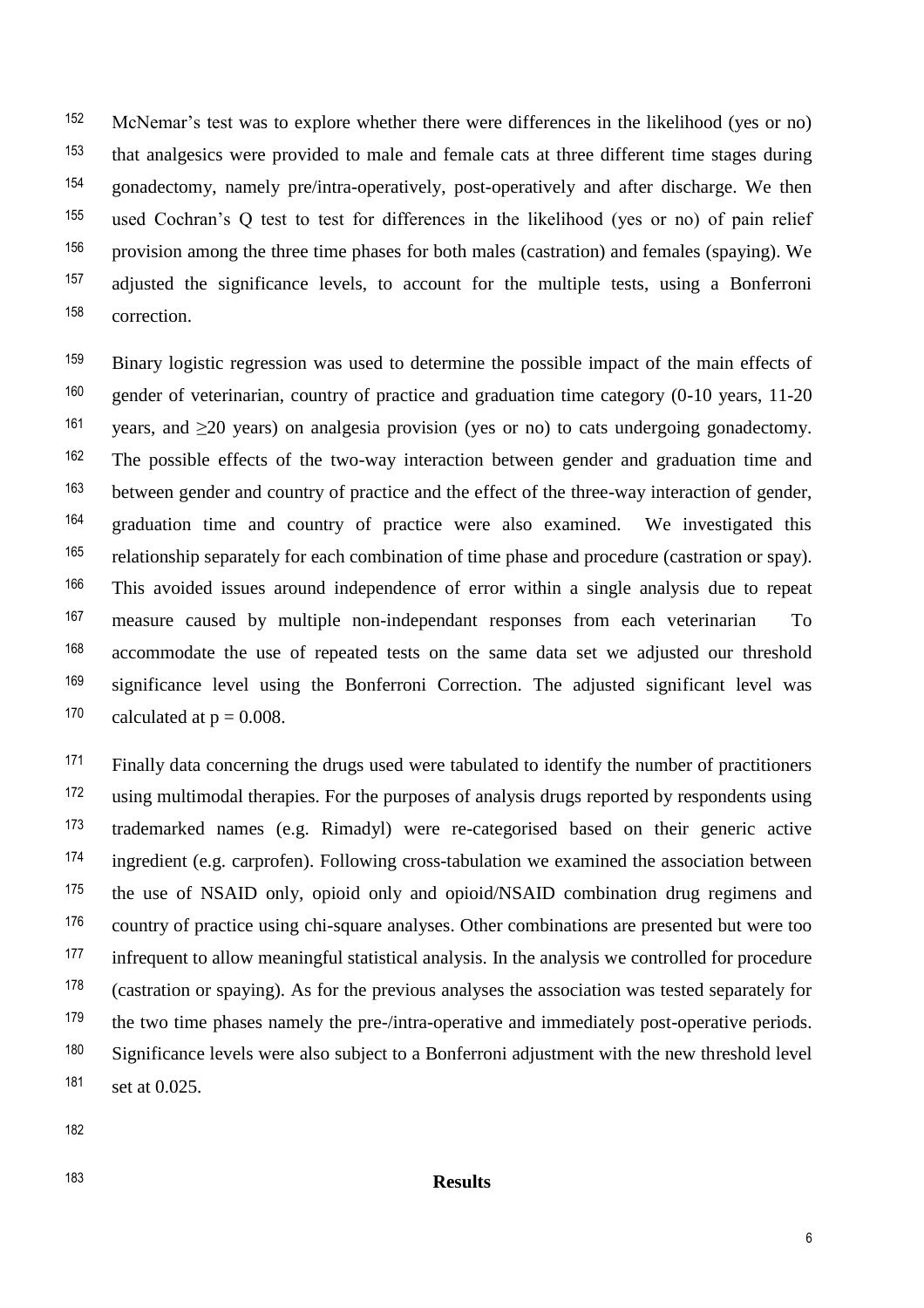184 Basic demographics

185

<sup>186</sup> There were 717 responses to the survey. Of these 249 (34.7%) were from New Zealand, 269 (37.5%) were from the UK and 199 (27.8%) from Australia. For New Zealand this response <sup>187</sup> <sup>188</sup> rate represents 41.6% of the total NZVA-CAS membership  $(249/599; S Blaikie, <sup>1</sup> pers.$ <sup>189</sup> comm.). The UK and Australian samples groups were less easily contacted and the <sup>190</sup> percentage response rates for the UK (269/4500; 6%; T Sainty <sup>2</sup>, pers. comm.) and Australia  $(199/1460; 13.6\%; M Cole<sup>3</sup>, pers. comm.)$  are substantially lower than those for New <sup>192</sup> Zealand. A greater percentage of females (F) responded (Australia 75%; New Zealand 58%; <sup>193</sup> UK 66%) than males (M) when compared to the veterinary associations statistics which are <sup>194</sup> as follows: ASAVA: F=49.2% M=50.8%; BVA: F=57.9% M=42.2%; NZVA-CAS F=49% 195 M=51%.

196

<sup>197</sup> Differences in analgesia use relative to procedure and phase

198

 $199$  The likelihood that pain relief would be provided differed between male and female cats at <sup>200</sup> each of the pre/intra-operative, post-operative and after discharge phases (p = 0.002; p <  $201$  0.001; p <0.001 respectively). Similarly the likelihood of pain relief provision showed a significant decline across the pre, post- and after discharge periods for both male (Cochran's <sup>202</sup>  $Q = 803.55$ ; df = 2; p < 0.001) and female (Cochran's Q = 730.331; df = 2; p < 0.001) cats (see Table 1). 204

205

Differences in analgesia provision amongst respondents <sup>206</sup>

207

j

*Pre-operative analgesia* <sup>208</sup>

<sup>&</sup>lt;sup>1</sup>S Blaikie, Secretary of NZVA-CAS, Kapiti Coast, New Zealand

<sup>2</sup>T Sainty, Head of Membership, BVA, 7 Mansfield Street. London, UK

<sup>3</sup> M Cole, Administration Officer, ASAVA, Unit 40, 6 Herbert Street, St. Leonards, New South Wales, Australia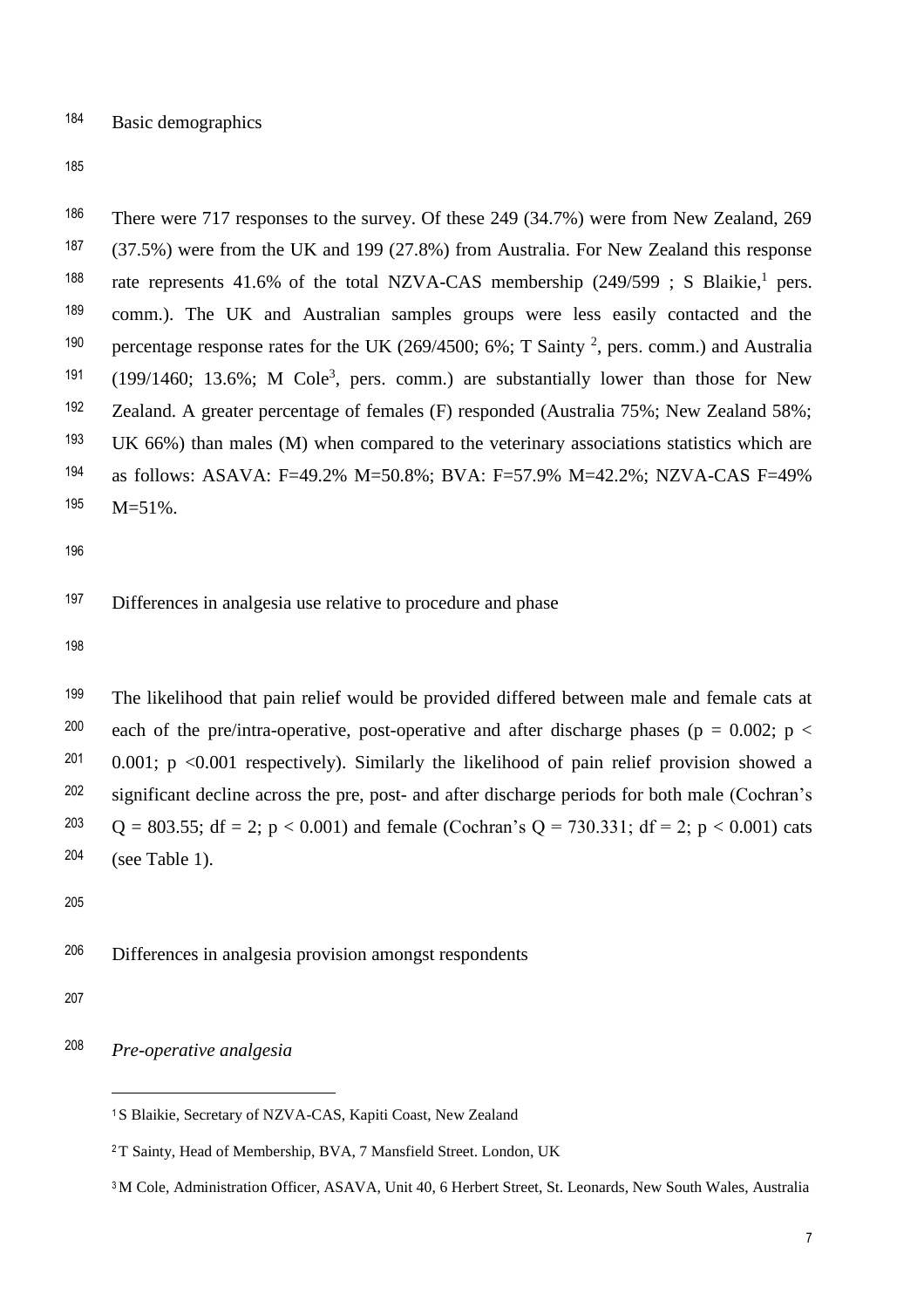A large majority of veterinarians in all combinations of categories (i.e. country, gender and <sup>210</sup> 211 graduation time) provide pain relief during the pre-operative stage of both castration and <sup>212</sup> spaying respectively (Australia:  $168/196$  (85.7%) and 154/171 (90.1%); New Zealand 227/245 (92.7%) and 213/225 (94.7%); UK 255/265 (96.2%) and 244/249 (98%)). 213 Accordingly the number of responses to the category of "no provision of analgesia" was <sup>214</sup> small or zero. Because of this incomplete information from predictors the statistical <sup>215</sup> procedures associated with the logistic regression are inappropriate. We elected not conduct <sup>216</sup> 217 the analysis at this time phase.

218

*Post-operative analgesia for castration* <sup>219</sup>

220

<sup>221</sup> A test of the full model against a constant only model was statistically significant, indicting <sup>222</sup> the inclusion of the independent variables of gender, country of practice and graduation time 223 significantly improved the chance of predicting category membership (i.e. whether or not <sup>224</sup> pain provision was provided) ( $\chi^2$ =84.482; df = 15; p < 0.001). Examination of the main <sup>225</sup> effects of gender, country of practice and graduation time individually revealed that only the <sup>226</sup> main effect of country of practice was significant (Wald statistic = 13.907; df = 2; p = 0.001) <sup>227</sup> (see Table 2). The proportion of the variance accounted for by the regression model was <sup>228</sup> relatively small at around 16 % (Nagelkerke  $R^2 = 0.167$ ).

229

<sup>230</sup> Expressed as an odds ratios, New Zealand veterinarians are 2.382 (95 % CI: 1.372-4.138)  $231$  times more likely to provide post-operative analgesia after castration than UK veterinarians. <sup>232</sup> The equivalent odds ratio for the Australia-United Kingdom comparison is 2.885 (95 % CI:  $233 \quad 1.510 - 5.512$ 

234

*Post-operative analgesia for spaying* <sup>235</sup>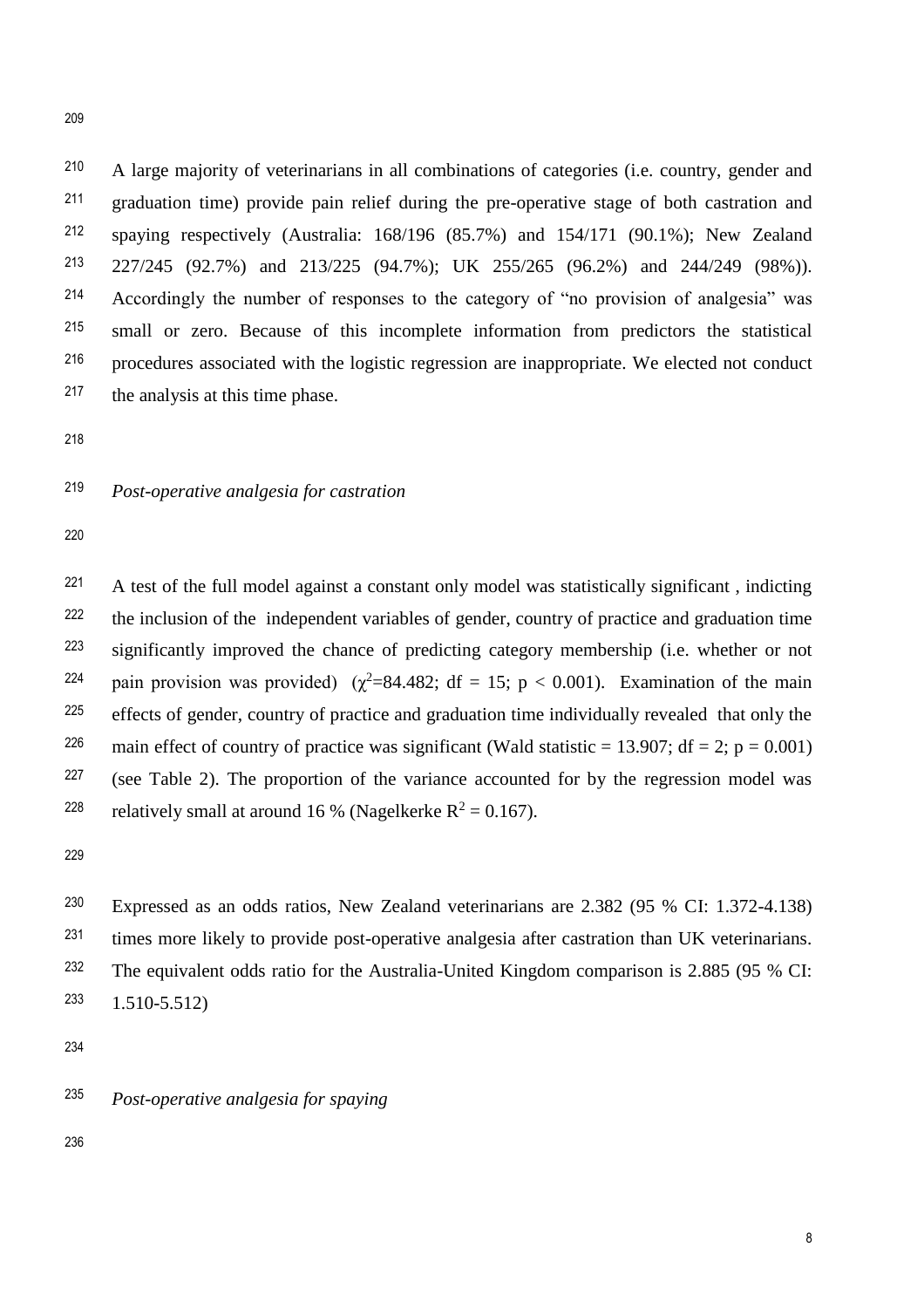<sup>237</sup> A test of the full model against a constant only model was statistically significant, indicting <sup>238</sup> the inclusion of the independent variables of gender, country of practice and graduation time <sup>239</sup> significantly improves on chance in predicting category membership (i.e. whether or not pain <sup>240</sup> provision was provided) ( $χ²=113.24$ ; df = 15; p < 0.001). Individual examination of the main <sup>241</sup> effects of gender, country of practice and graduation time revealed that only the main effect <sup>242</sup> of country of practice was significant (Wald statistic = 23.819; df = 2; p < 0.001) (see Table  $243$  2). The proportion of the variance accounted for by the regression model was relatively small <sup>244</sup> at around 22 % (Nagelkerke  $R^2 = 0.223$ ).

245

<sup>246</sup> Expressed as odds ratio New Zealand veterinarians are  $4.038$  (95 % CI: 2.199-7.412) times <sup>247</sup> more likely to provide post-operative analgesia than UK veterinarians. The equivalents odds

ratio for the Australia-United Kingdom comparison is 3.193 (95 % CI: 1.604-6.357) <sup>248</sup>

249

### *Provision of analgesia for owner administration* <sup>250</sup>

251

<sup>252</sup> A test of the full model against a constant only model was not statistically significant, <sup>253</sup> indicting the inclusion of the independent variables of gender, country of practice and  $254$  graduation time did not improve on chance in predicting category membership (i.e. whether <sup>255</sup> or not pain provision was provided) for castration ( $\chi^2$ =12.507; df = 15; p = 0.640) or spaying 256  $(\chi^2=18.139; df = 15; p = 0.244).$ 

257

#### *Analgesics used relative to country of practice* <sup>258</sup>

259

<sup>260</sup> When controlling for procedure (castration or spay), we demonstrated a significant association between country of practice and the drug regime (opioids only, NSAID only, <sup>261</sup> <sup>262</sup> combination of opioids and NSAID) for the pre/intra-operative time phase (Castration:  $\chi^2$  = <sup>263</sup> 171.521; df = 4; p < 0.001, Spay:  $\chi^2$  = 191.853; df = 4; p < 0.001). The significant difference  $264$  was driven by the higher likelihood that veterinarians in the United Kingdom would use <sup>265</sup> NSAID only or in combination with opioids when compared to veterinarians from New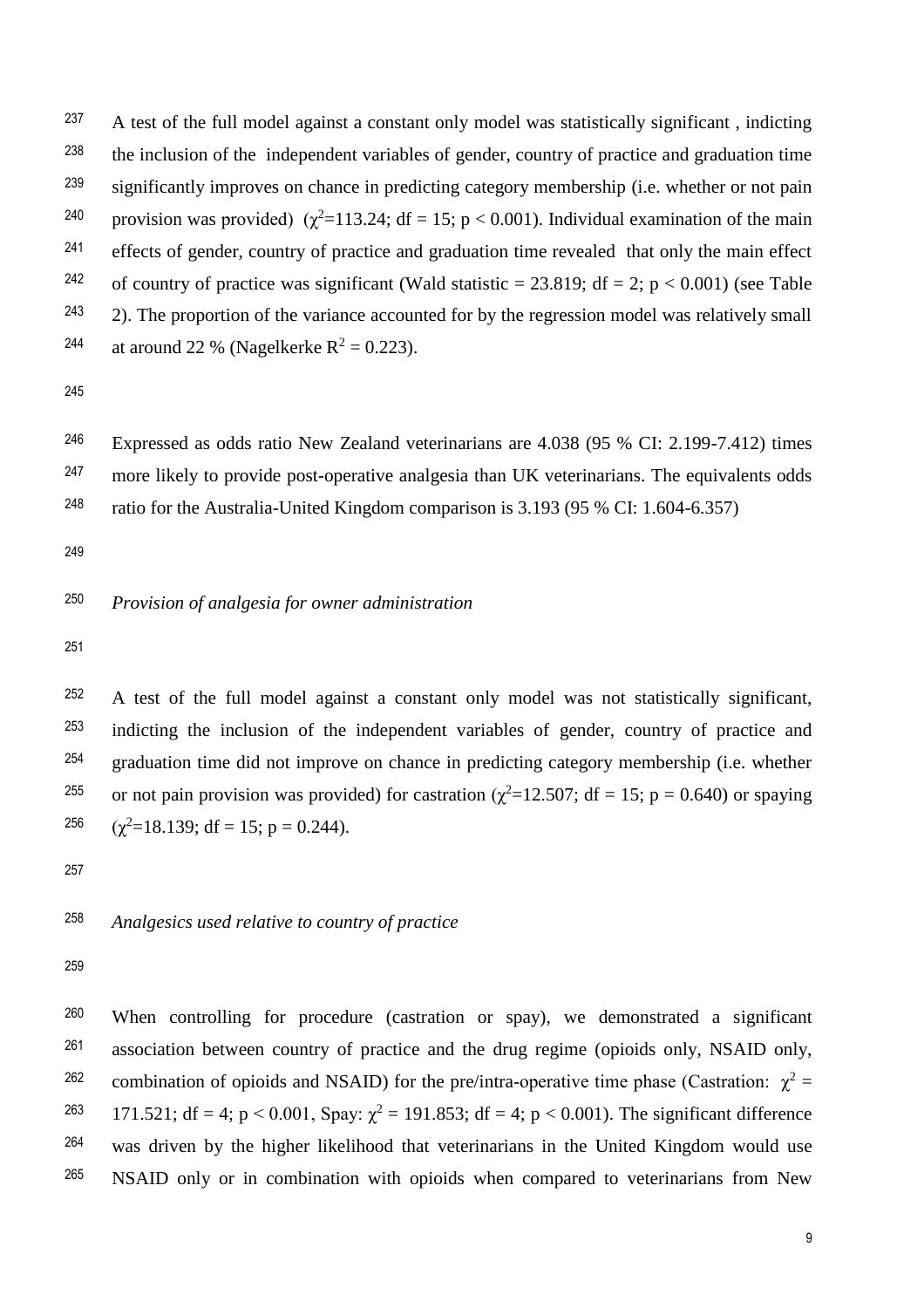<sup>266</sup> Zealand and Australia (Table 3). The differences in drug regime were less marked for the  $267$  immediate post-operative period (Table 3). However there remained a similar significant association between country of practice and drug regime for castration ( $\chi^2 = 13.026$ ; df = 4; p <sup>269</sup>  $\lt$  0.011) but not for spaying ( $\chi^2 = 8.161$ ; df = 4; p = 0.086). The significant effect of country <sup>270</sup> of practice on drug regime appeared largely driven by the relatively higher use of opioids for analgesia provision in New Zealand. <sup>271</sup>

<sup>272</sup> Due to wide variations in the manner in which respondents reported the dosage used for each 273 analgesic and a lack of information about how these were administered these data were excluded from further analysis. <sup>274</sup>

- 275
- 
- 

#### **Discussion** <sup>276</sup>

277

<sup>278</sup> In this sample veterinary provision of analgesia for cats undergoing gonadectomy is substantial in the pre/intra-operative phase. It appears from comparison with earlier literature <sup>280</sup> from Australia, New Zealand and the UK that routine provision of analgesia has increased in both the pre/intra-operative and post-operative phases (Watson *et al.* 1996; Lascelles *et al*. 281 1999; Williams *et al* 2005). Some caution should be taken in interpretation of these findings <sup>282</sup> given the different survey vehicles used and populations sampled. For example, Williams *et* <sup>283</sup> <sup>284</sup> *al.* (2005) specifically asked about peri-operative use of analgesia which could include some <sup>285</sup> overlap between the pre/intra- and post-operative distinction used in this research. It also surveyed a larger sample of veterinarians and not just those that specialised in companion <sup>286</sup> animal practice. Watson *et al.* (1996) were also not specifically companion animal focused <sup>287</sup> <sup>288</sup> and the use of analgesics for ovariohysterectomy of dogs and cats was reported as a combined percentage of 6% (Watson *et al.* 1996). It should also be noted that, as with any <sup>289</sup>  $s$ urvey, the likelihood for non-response bias is substantial as those choosing not to answer the  $291$  survey may represent a specific group (e.g. veterinarians that are not interested in analgesia). <sup>292</sup> Even allowing for these distinctions, the authors are confident in their assertion that veterinarians are far more likely to use analgesia for cats in contemporary practice. <sup>293</sup>

 $294$  In the pre/intra-operative phase the overall provision of analgesics to male and female cats is  $92.2\%$  and 95% respectively. This suggests not only a change in the number of practitioners  $296$  using analgesia but also greater equity of analgesia provision between the two procedures.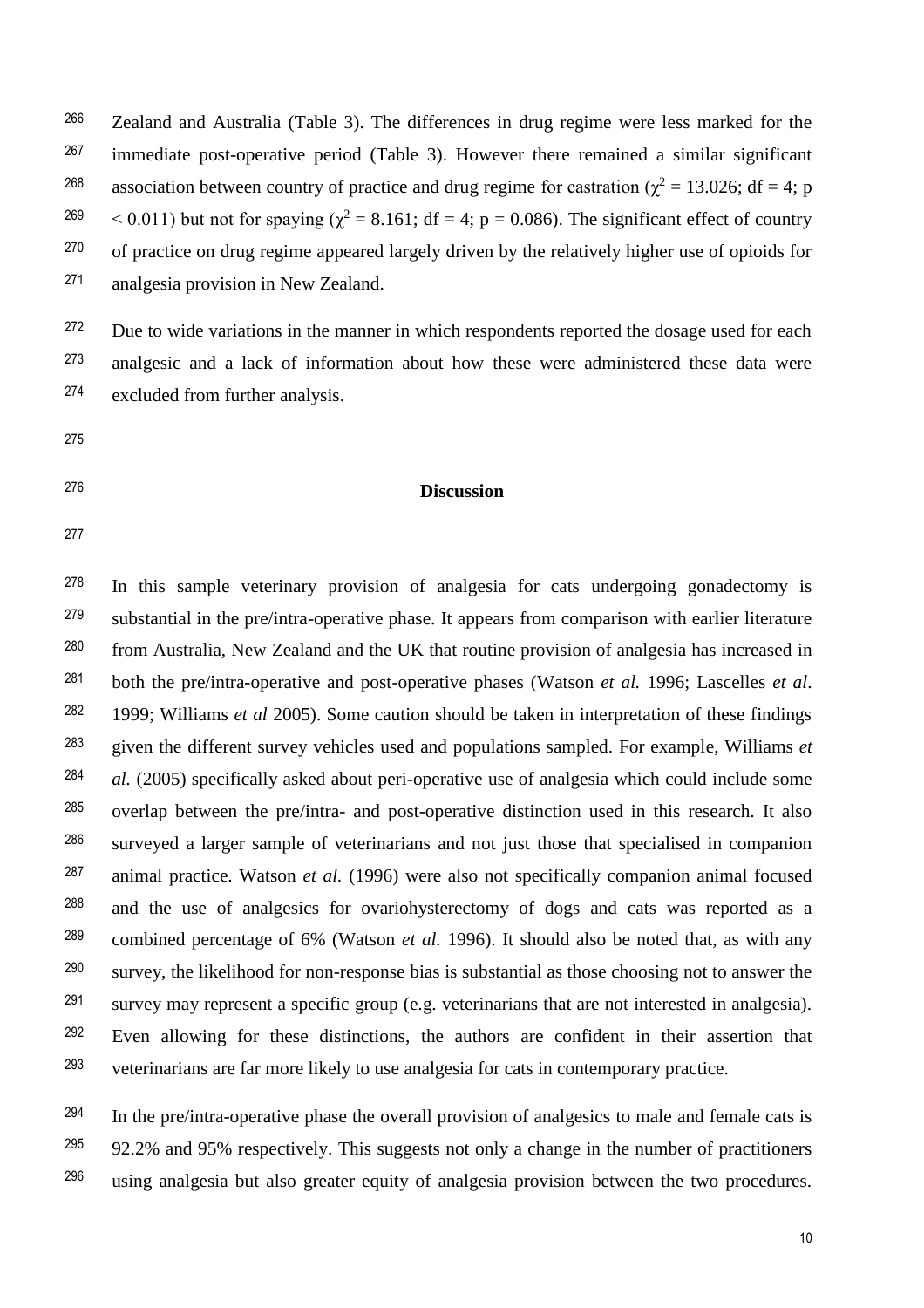<sup>297</sup> Previous reporting in the literature suggests that male veterinarians and those in practice for longer were less likely to provide analgesia (Lascelles *et al*. 1999). Our analyses indicate that although the category 'time since graduation' may explain some of the likelihood that analgesia is provided, the effects are trivial, country of practice explains the majority of any <sup>301</sup> effect. Likewise no evidence for differences between male and female practitioners were found. These changes suggest an overall recognition of the importance of managing pain, both in practice and likely in veterinary education. The under-provisioning of analgesia for <sup>304</sup> cats (Robertson, 2005), in these three countries and for this procedure at least, appears to be waning.

Post-operative analgesia provision is also prevalent in the three countries surveyed indicating <sup>307</sup> that the duration of pain management for cats undergoing gonadectomy is, for many, able to address issues of pain in the clinic. However, post-operative administration of drugs is not as <sup>309</sup> common as pre/intra-operative management, particularly in the UK (Table 2). Improvements may still be able to be made. However it is important to note that those practitioners that provide pre/intra-operative NSAID should exercise caution. Post-operative overdosing of meloxicam (oral provision after previous parenteral dosing) has resulted in renal insufficiency in eight cats in the UK (Dyer *et al.* 2010).

Also of note is the inequity between male and female cats, possibly reflecting the continued 315 perception, rightly or otherwise, that castration is less painful that ovariohysterectomy (Wright, 2002). Anecdotally some respondents to the survey indicated that they would like to <sup>317</sup> provide post-operative pain relief but that clients did not expect to pay extra for the <sup>318</sup> medication and veterinary practices could not be expected to carry the financial burden. This <sup>319</sup> raises an interesting dilemma for veterinary practices in terms of meeting the needs of the patient and the client (owner) as well as establishing exactly how much, and what period, of 321 analgesia is appropriate for gonadectomy. Further research should investigate owner <sup>322</sup> willingness to pay for analgesia and veterinary perception of obligation to provide analgesia following surgery.

 There was a general paucity of provision of post-discharge pain relief, 16.1% and 3.8% of <sup>325</sup> respondents provided analgesia for clients to take home following spaying and castration respectively. Practitioners were not asked why they chose to provide, or not provide, analgesia. Possible reasons for non-provision of post-discharge analgesia may include <sup>328</sup> concerns about longer term use of NSAID (Robertson, 2008; Dyer *et al.* 2010), a lack of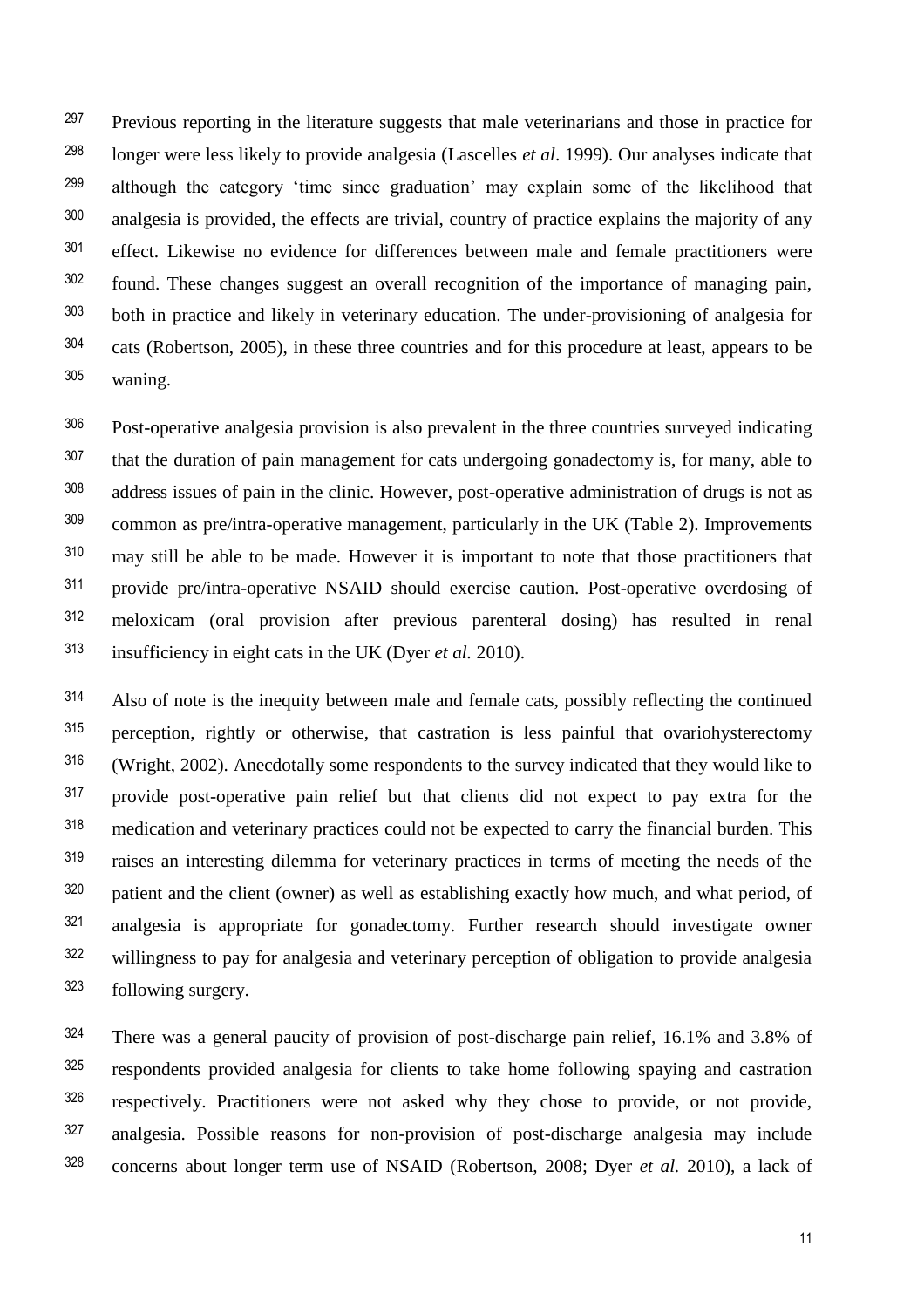<sup>329</sup> owner willingness to pay and a lack of awareness of practitioners as to the potential duration <sup>330</sup> of pain caused by gonadectomy. A recent survey of pet owners' expectations in Great Britain <sup>331</sup> suggests that 61% of owners would expect their pet to be sent home with pain relief following surgery (Demetriou *et al*. 2009). The findings in this research suggest this <sup>332</sup> <sup>333</sup> expectation is not being met following gonadectomy. Further research on pain management following discharge, extending beyond gonadectomy of cats into a range of surgeries and <sup>334</sup> species, may be useful. <sup>335</sup>

<sup>336</sup> In the UK sample mean percentage report of pre/intra-operative NSAID across the two  $337$  procedures (43.5%) is substantially more commonplace than in New Zealand (5.9%) and Australia (18%). Likewise, although the use of a combined NSAID and opioid pre/intra-338 339 operative therapy is relatively uncommon, it is, on average, utilised more frequently by <sup>340</sup> practitioners in the UK (24.4%) than those in New Zealand (2.3%) or Australia (9.7%). In <sup>341</sup> part this may be associated with the length of time that NSAID have been commonly used pre/intra-operatively, although exactly how is hard to clarify. As previously cited there is still <sup>342</sup> some controversy around the use of NSAID in general. Some authors argue that risk is <sup>343</sup> <sup>344</sup> minimal if the dose and anaesthetic regime are appropriate (e.g. Gurney, 2012) whilst others argue more strenuously for caution based on the potential risks (e.g. Wright, 2002). A <sup>345</sup> comparison of Williams *et al.* (2005) with Lascelles *et al.* (1999) indicates that in New <sup>346</sup> <sup>347</sup> Zealand 93% of vets indicated concern about the side-effects associated with NSAID use, <sup>348</sup> compared with only 75% in the UK some 6 years prior. It is not within the scope of this paper <sup>349</sup> to argue for or against pre/intra-operative NSAID use or to dispute what is 'reasonable <sup>350</sup> caution'. However, as asserted by Lascelles *et al.* (2007), there is a clear need for more <sup>351</sup> research which specifically addresses the value of single-mode and multi-modal NSAID <sup>352</sup> therapies and multi-modal therapies in general (Robertson, 2008) in the treatment and <sup>353</sup> amelioration of pain in cats. An epidemiological study of NSAID linked mortality or lasting harm in otherwise problem-free cats may also be useful. <sup>354</sup>

355 Wider pre/intra-operative use of NSAID in the UK appears to reduce the likelihood that 356 practitioners will provide further post-operative analgesia. Conversely practitioners in <sup>357</sup> Australia and New Zealand show reduced usage of NSAID in the pre/intra-operative phase <sup>358</sup> but more use of NSAID post-operatively. The use of NSAID is often promoted as, in general, <sup>359</sup> it provides a far longer period of analgesia than commonly used opioids (Robertson, 2008). <sup>360</sup> Therefore, later administration, or a post-operative boost, may serve to extend the period of  $361$  pain relief. Many authors identify that pre-emptive pre/intra-operative use of analgesics,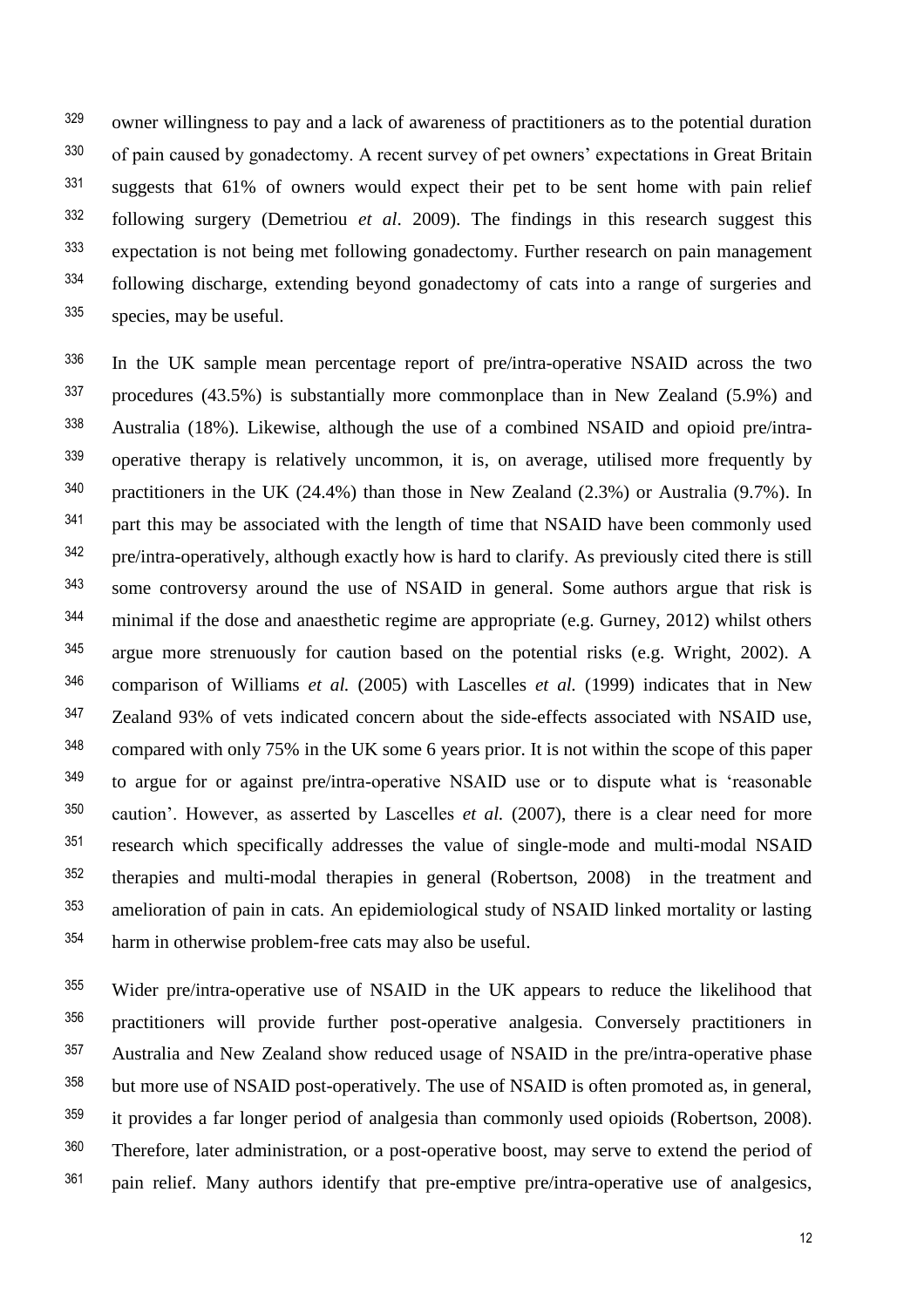<sup>362</sup> including NSAID, could subsequently reduce the post-operative pain response, and hence the need for analgesia (e.g. Kelly *et al.* 2001). Additionally pre/intra-operative NSAID may also <sup>363</sup> <sup>364</sup> reduce post-operative inflammatory pain. It is reasonable then to pose the question: If limited <sup>365</sup> NSAID analgesia is to be used is it better to provide it post-operatively to extend the period of analgesia (as in New Zealand and Australia), or earlier to avoid subsequent sensitisation <sup>366</sup> <sup>367</sup> and need for increased post-operative analgesia (as in the UK)? There is some research demonstrating the effect of central sensitisation in dogs (Lascelles *et al*. 1997, 1998; Welsh *et* <sup>368</sup> <sup>369</sup> *al.* 1997), however currently there is none for cats. The authors recommend more research be 370 undertaken in order to explore this question.

<sup>371</sup> It should be noted that respondents were not asked about the mode or timing of delivery for <sup>372</sup> the analgesics given, or the reasons for selection or avoidance of some compounds. This  $373$  information would be valuable as it would allow elucidation of various aspects of analgesia <sup>374</sup> use in cats. This would include the potential to identify if animals would be under full or partial pain management at various stages of the surgical process. <sup>375</sup>

<sup>376</sup> In conclusion, there is clear evidence of significant improvements in analgesia provision for 377 cats across the countries surveyed, although more attention to the pain management of 378 discharged patients may be warranted. The authors identify that much research is still <sup>379</sup> required to understand the value of pre/intra-operative and multi-modal analgesia use in cats, especially as it relates to central sensitisation. <sup>380</sup>

- 381
- 

## **Acknowledgements** <sup>382</sup>

383

<sup>384</sup> This research was approved by the Unitec (Human) Research Ethics Committee (2010-1098). <sup>385</sup> The authors would like to thank all those who assisted in the dissemination of the survey, particularly Dr. Kersti Seksel, Sue Blaikie, Tim Sainty and Monika Cole. <sup>386</sup>

387

**References** <sup>388</sup>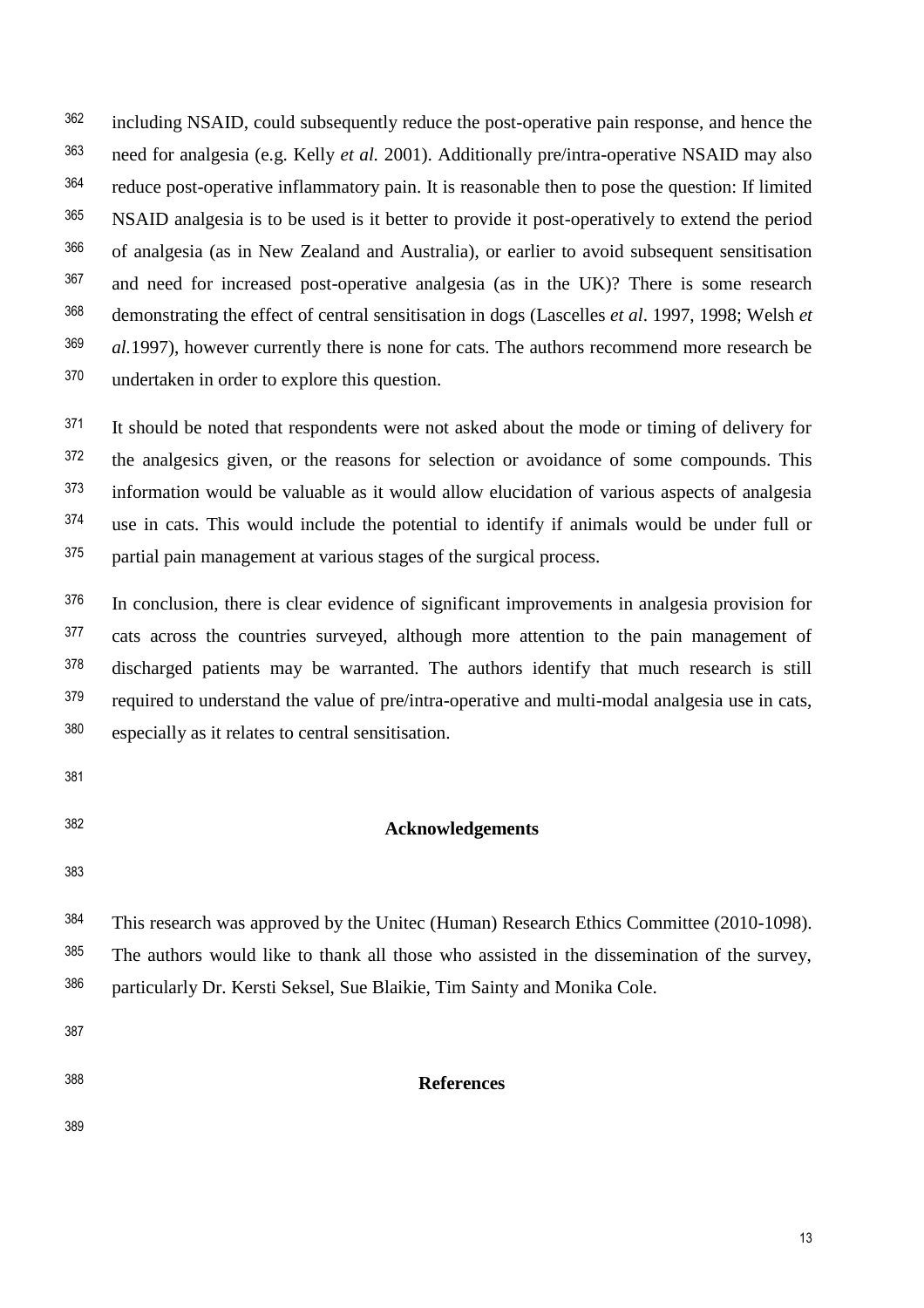- **Al-Gizawy MM, Rudé EP.** Comparison of preoperative carprofen and postoperative <sup>390</sup> butorphanol as postsurgical analgesics in cats undergoing ovariohysterectomy. *Veterinary* <sup>391</sup> *Anaesthesia and Analgesia* 31, 164-174, 2004. <sup>392</sup>
- **Cagnardi P, Villa R, Zonca A, Gallo M, Beccaglia M, Luvoni GC, Vettorato E, Carli S.** <sup>393</sup> Pharmokinetics, intraoperative effect and postoperative analgesia of tramadol. *Research in* <sup>394</sup>

*Veterinary Science* 90, 503-509, 2011 <sup>395</sup>

- <sup>396</sup> **Dhasmana KM, Dixit KS, Jaju BP, Gupta ML.** Role of central dopaminergic receptors in manic response of cats to morphine. *Psychopharmacologia* 24, 380-383, 1972 <sup>397</sup>
- <sup>398</sup> **Demetriou JL, Geddes RF, Jeffery ND.** Survey of pet owners' expectations of surgical practice within first opinion veterinary clinics in Great Britain. *Journal of Small Animal* <sup>399</sup> 400 Practice 50, 478-487, 2009
- <sup>401</sup> **Dohoo SE, Dohoo IR.** Factors influencing the postoperative use of analgesics in dogs and <sup>402</sup> cats by Canadian veterinarians. *Canadian Veterinary Journal* 37, 552-556, 1996
- <sup>403</sup> **Dyer F, Diesel G, Cooles S, Tait A.** Suspected adverse reactions, 2009. *Veterinary Record* 404 167, 118-121, 2010
- **Dyson DH.** Preoperative pain management in veterinary patients. *Veterinary Clinics of North* <sup>405</sup> *America – Small Animal Practice*, 38, 1309-1327, 2008 <sup>406</sup>
- <sup>407</sup> Farnworth MJ, Adams NJ, Seksel K, Waran NK, Beausoleil NJ, Stafford KJ. Veterinary <sup>408</sup> attitudes towards pre-pubertal gonadectomy of cats: A comparison of samples from New Zealand, Australia and the United Kingdom. *New Zealand Veterinary Journal* 61, 226-231, <sup>409</sup> 2013 410
- **Giordano T, Steagall PVM, Ferriera TH, Minto BW, Rodolfo de Sá Lorena SE, Brodani** <sup>411</sup> <sup>412</sup> **J, Luna SPL.** Postoperative analgesic effects of intravenous, intramuscular, subcutaneous or <sup>413</sup> oral transmucosal buprenorphine administered to cats undergoing ovariohysterectomy.
- *Veterinary Anaesthesia and Analgesia* 37, 357-366, 2010 <sup>414</sup>
- <sup>415</sup> **Gurney MA.** Pharmacological options for intra-operative and early postoperative analgesia: An update. *Journal of Small Animal Practice* 53, 377-386, 2012 <sup>416</sup>
- <sup>417</sup> Kelly DJ, Ahmad M, Brull SJ. Preemptive analgesia II: recent advances and current trends. *Canadian Journal of Anaesthesia* 48, 1091-1101, 2001 <sup>418</sup>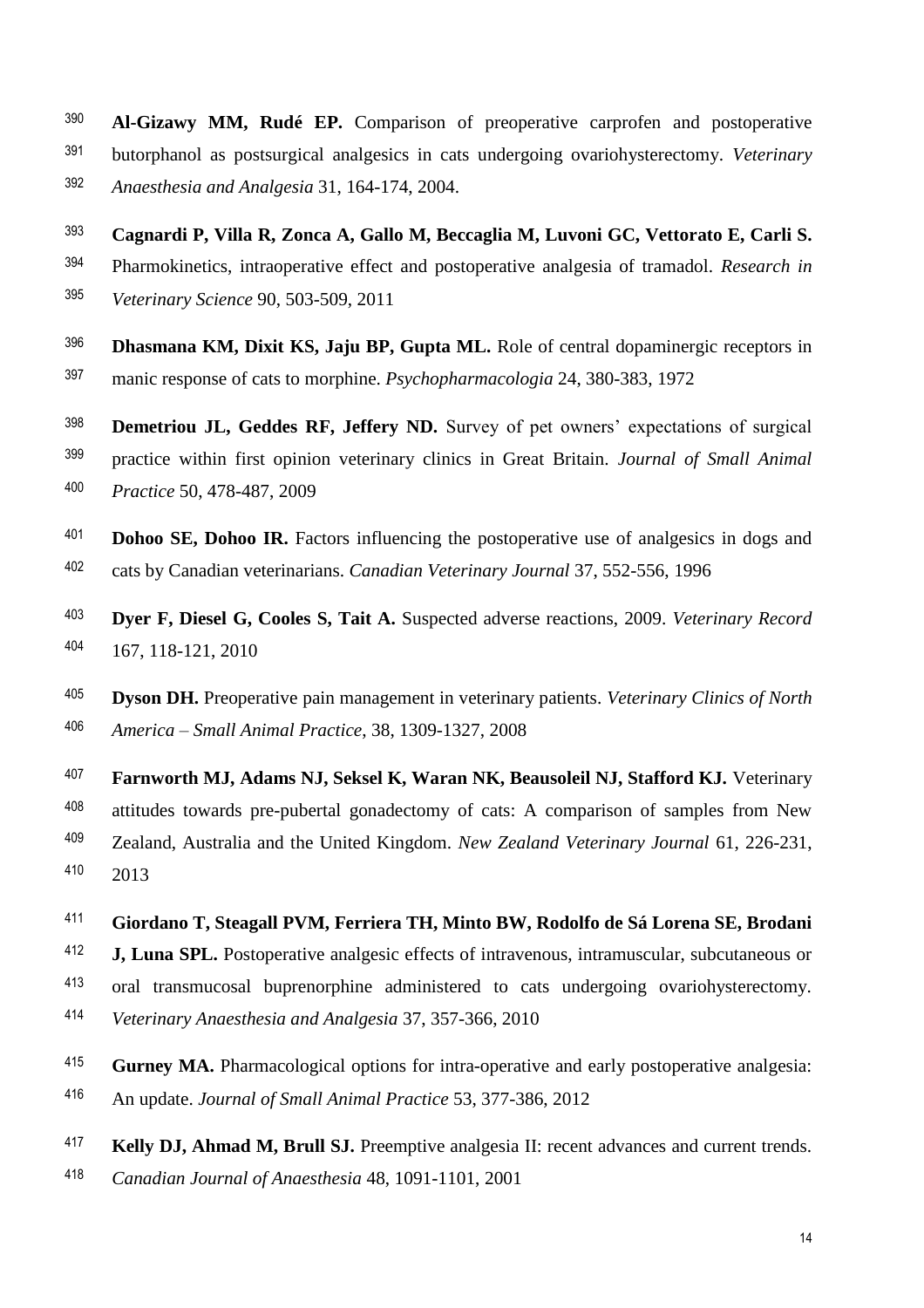- <sup>419</sup> Lascelles BDX, Cripps PJ, Jones A, Waterman AE. Post-operative central hypersensitivity <sup>420</sup> and pain: the pre-emptive value of pethidine for ovariohysterectomy. *Pain* 73, 461-471, 1997
- **Lascelles BDX, Cripps PJ, Jones A, Waterman-Pearson AE.** Efficacy and kinetics of <sup>422</sup> carprofen, administered preoperatively or postoperatively, for the prevention of pain in dogs undergoing ovariohysterectomy. *Veterinary Surgery* 27, 568-582, 1998
- <sup>424</sup> Lascelles BDX, Capner CA, Waterman-Pearson AE. Current British veterinary attitudes to preoperative analgesia for cats and small mammals. *The Veterinary Record* 145, 601-604, 1999
- <sup>427</sup> Lascelles BDX, Court MH, Hardie EM, Robertson SA. Non-steroidal anti-inflammatory drugs in cats: a review. *Veterinary Anaesthesia and Analgesia* 34, 228-250, 2007
- <sup>429</sup> **Hugonnard M, Leblond A, Keroack S, Cadoré J-L, Troncy E.** Attitudes and concerns of French veterinarians towards pain and analgesia in dogs and cats. *Veterinary Anaesthesia and Analgesia* 31, 154-163, 2004.
- **Pascoe PJ.** Perioperative pain management. *Veterinary Clinics of North America: Small Animal Practice* 30, 917-932, 2000
- <sup>434</sup> Raekallio M, Heinonen KM, Kuussaari J, Vainio O. Pain alleviation in animals: Attitudes and practices of Finnish veterinarians. *The Veterinary Journal* 165, 131-135, 2003
- **Robertson SA.** Assessment and management of acute pain in cats. *Journal of Veterinary Emergency and Critical Care* 15, 261-272, 2005
- **Robertson SA.** Managing pain in feline patients. *Veterinary Clinics Small Animal Practice* 439 35, 129-146, 2008
- <sup>440</sup> **Robertson SA, Taylor PM.** Pain management in cats past, present and future. Part 1. The cat is unique. *Journal of Feline Medicine and Surgery* 6, 313-320, 2004
- **Rütgen BC, Stüger H-P, Holzmann A, Bubna-Littitz H, Skalicky M, Thalhammer JG.**
- Postoperative pain-associated behaviour in cats undergoing ovariohysterectomy. *Veterinary*
- *Medicine Austria* 98, 119-125, 2011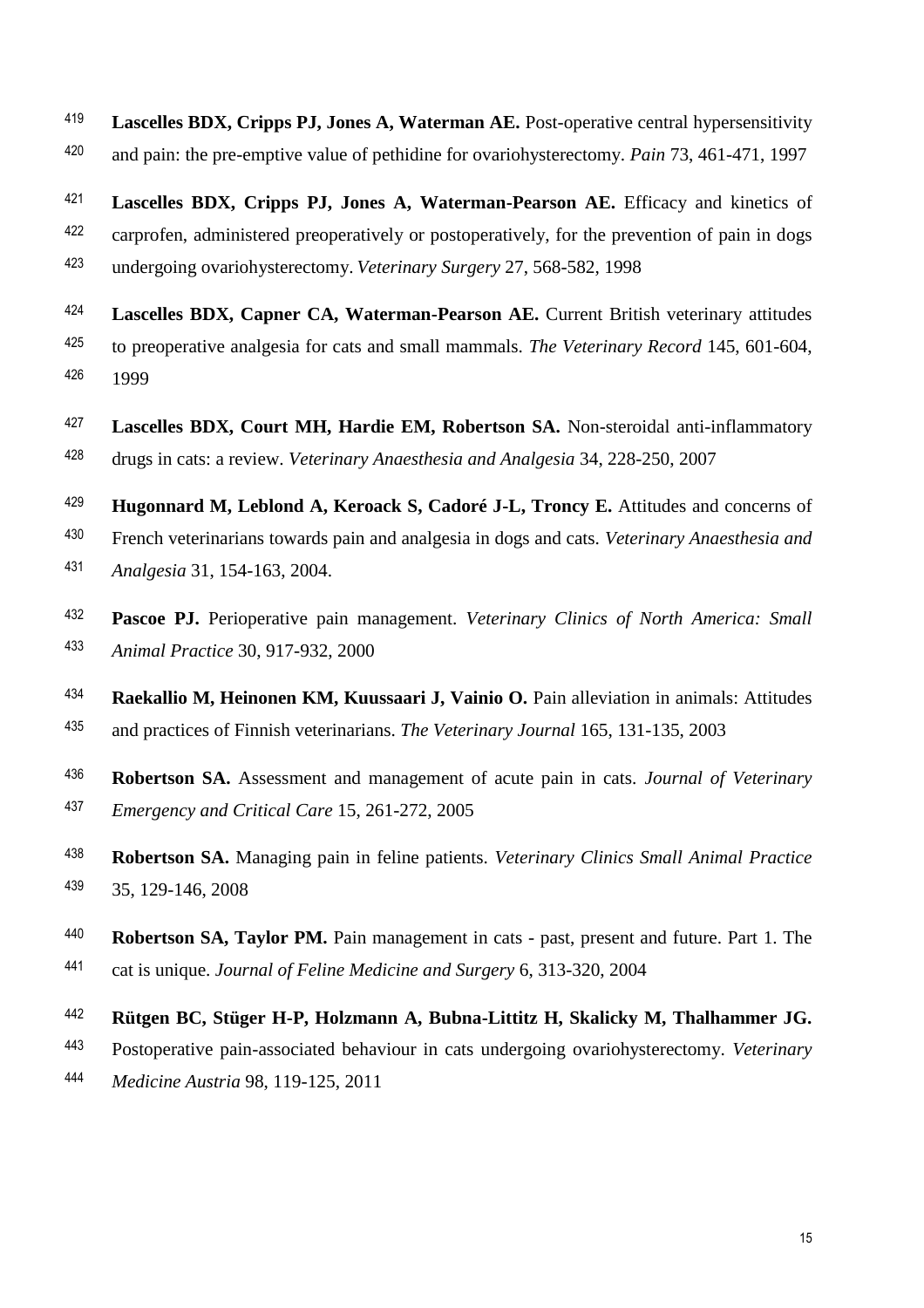- **Slingsby L, Waterman-Pearson AE.** Postoperative analgesia in the cat after ovariohysterectomy by use of carprofen, ketoprofen, meloxicam of tolfenamic acid. *Journal of Small Animal Practice* 41, 447-450, 2000
- **Steagall PVM, Moutinho FQ, Mantovani FB, Passarelli D, Thomassian A.** Evaluation of the adverse effects of subcutaneous carprofen over six days in healthy cats. *Research in*  <sup>450</sup> Veterinary Science 86, 115-120, 2009
- <sup>451</sup> Väisänen MA-M, Tuomikoski SK, Vainio OM. Behavioral alterations and severity of pain
- in cats recovering at home following elective ovariohysterectomy or castration. *Journal of the*

*American Veterinary Medical Association* 231, 236-242, 2007

- <sup>454</sup> Waran N, Best L, Williams V, Salinsky J, Dale A, Clarke N. A preliminary study of behaviour-based indicators of pain in cats. *Animal Welfare* 16, 105-108, 2007
- <sup>456</sup> Watson ADJ, Nicholson A, Church BD, Pearson MRB. Use of anti-inflammatory and analgesic drugs in dogs and cats. *Australian Veterinary Journal* 74, 203-210, 1996
- <sup>458</sup> Wegner K, Robertson SA. Evaluation of the side effects and thermal threshold antinociception effects of intravenous hydromorphone in cats. *Veterinary Anaesthesia and Analgesia* 30, 101, 2003
- **Welsh EM, Nolan AM, Reid J.** Beneficial effects of administering carprofen before surgery <sup>462</sup> in dogs. *Veterinary Record* 141, 251-253, 1997
- <sup>463</sup> Williams VM, Lascelles DBX, Robson MC. Current attitudes to, and use of, pre-operative analgesia in dogs and cats by veterinarians in New Zealand. *New Zealand Veterinary Journal* 465 53, 193-202, 2005
- **Wright BD.** Clinical pain management techniques for cats. *Clinical Techniques in Small Animal Practice*, 151-157, 2002
- 
- 
-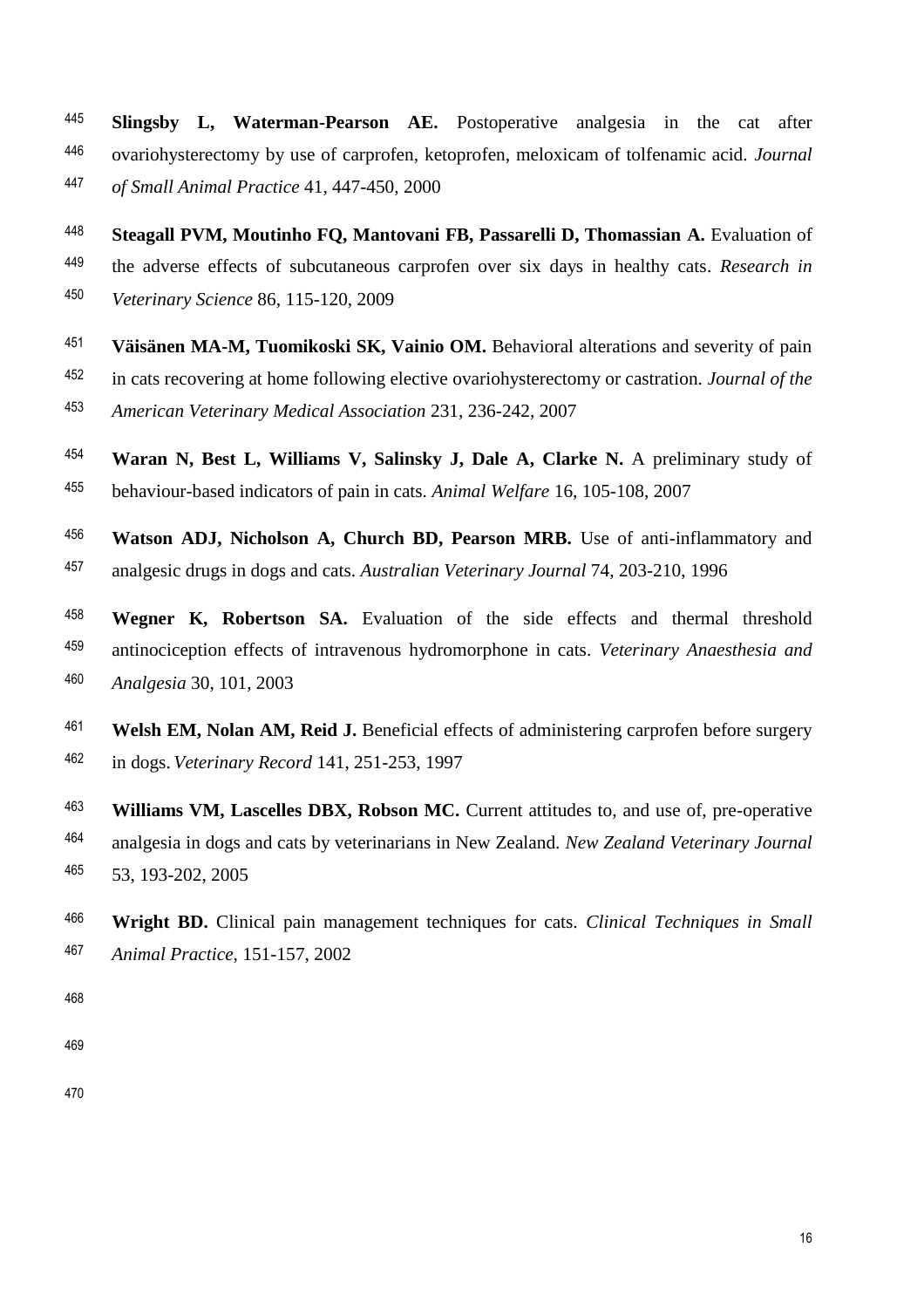- <sup>471</sup> Table 1. Overall number (and percentage) of respondents from New Zealand, Australia and
- the UK (total n=717) reporting provision of analgesia at three different time phases (pre/intra-472
- <sup>473</sup> operative, post-operative and post-discharge) to cats undergoing gonadectomy. Variation in
- total number is due to missing responses. <sup>474</sup>

| Analgesia | Pre/intra-operative <sup>a</sup> |                  | post-operative <sup>a</sup> |                  | post-discharge "at home" <sup>a</sup> |                       |
|-----------|----------------------------------|------------------|-----------------------------|------------------|---------------------------------------|-----------------------|
| provided  | Castration                       | Spay             | Castration <sup>b</sup>     | Spay             | Castration $b$                        | Spay                  |
| Yes       | 650/705<br>$(92.2\%)$            | 624/657<br>(95%) | 327/646<br>$(50.6\%)$       | 436/651<br>(67%) | 24/635<br>$(3.8\%)$                   | 103/641<br>$(16.1\%)$ |
| $1 - r$   |                                  |                  |                             |                  |                                       |                       |

<sup>475</sup> <sup>a</sup> Percentage of practitioners providing analgesia amongst the three time phases is statistically <br><sup>476</sup> significantly different for both castration ( $x^2 = 1045.24$ ; df = 2; n < 0.001) and spaying ( $x^2 =$ <sup>476</sup> significantly different for both castration ( $\chi^2$  = 1045.24; df = 2; p < 0.001) and spaying ( $\chi^2$  = 477 853.21; df – 2; p < 0.001) 853.21; df = 2;  $p < 0.001$ ).

<sup>478</sup> b Percentage of practitioners providing analgesia for males is statistically significantly<br><sup>479</sup> different as compared to females during the post-operative  $(x^2 - 30.955; df - 1; p < 0.001)$ <sup>479</sup> different as compared to females during the post-operative  $(\chi^2 = 30.955; df = 1; p < 0.001)$ <sup>480</sup> and the post-discharge ( $\chi^2$  = 54.034; df = 1; p < 0.001) phases.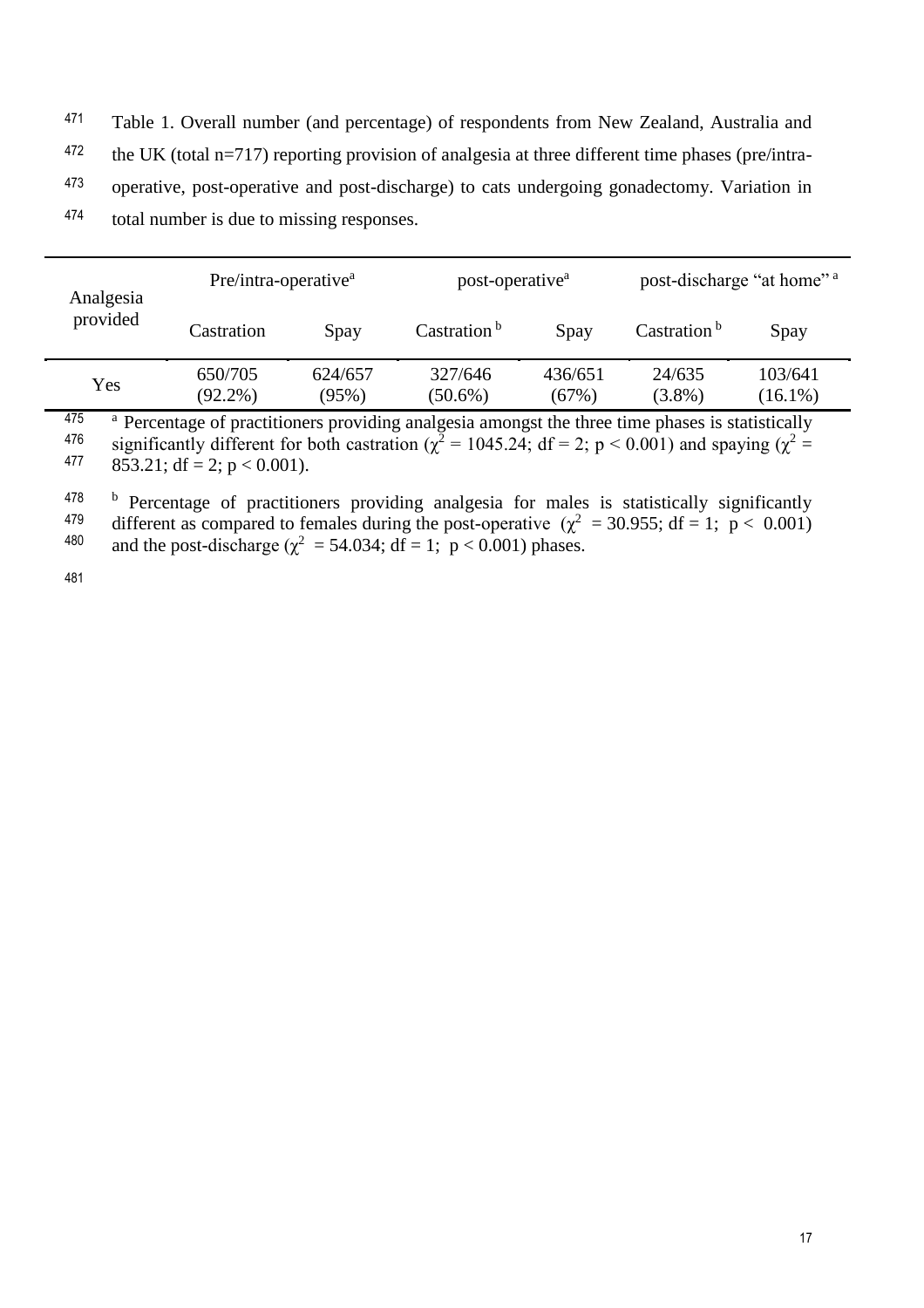Table 2: Number (percentage of valid responses) of veterinarians that provide post-operative<br>483 analoguesia to cats undergoing gonadectomy. Data are presented relative to the respondent's analgesia to cats undergoing gonadectomy. Data are presented relative to the respondent's<br><sup>484</sup> country of practice. Differences among the total number of responses and the number of <sup>484</sup> country of practice. Differences among the total number of responses and the number of  $\frac{485}{485}$  responses in any category are due to missing datum points for specific questions responses in any category are due to missing datum points for specific questions.

|            | Country of practice                | Respondents providing post-<br>operative analgesia for castration | Respondents providing post-<br>operative analgesia for spaying |  |  |
|------------|------------------------------------|-------------------------------------------------------------------|----------------------------------------------------------------|--|--|
|            |                                    | Yes                                                               | Yes                                                            |  |  |
|            | New Zealand<br>$(n = 249)$         | 137 (62.6%)                                                       | 188 (84.3%)                                                    |  |  |
|            | Australia<br>$(n = 199)$           | 115 (65.3%)                                                       | 137 (76.1%)                                                    |  |  |
|            | <b>United Kingdom</b><br>$(n=269)$ | 73 (31.0%)                                                        | 109 (44.3%)                                                    |  |  |
| 487<br>488 |                                    |                                                                   |                                                                |  |  |
| 489        |                                    |                                                                   |                                                                |  |  |
| 490        |                                    |                                                                   |                                                                |  |  |
| 491        |                                    |                                                                   |                                                                |  |  |
| 492        |                                    |                                                                   |                                                                |  |  |
| 493        |                                    |                                                                   |                                                                |  |  |
| 494        |                                    |                                                                   |                                                                |  |  |
| 495        |                                    |                                                                   |                                                                |  |  |
| 496        |                                    |                                                                   |                                                                |  |  |
| 497        |                                    |                                                                   |                                                                |  |  |
| 498        |                                    |                                                                   |                                                                |  |  |
| 499        |                                    |                                                                   |                                                                |  |  |
| 500        |                                    |                                                                   |                                                                |  |  |
| 501        |                                    |                                                                   |                                                                |  |  |
| 502        |                                    |                                                                   |                                                                |  |  |
| 503        |                                    |                                                                   |                                                                |  |  |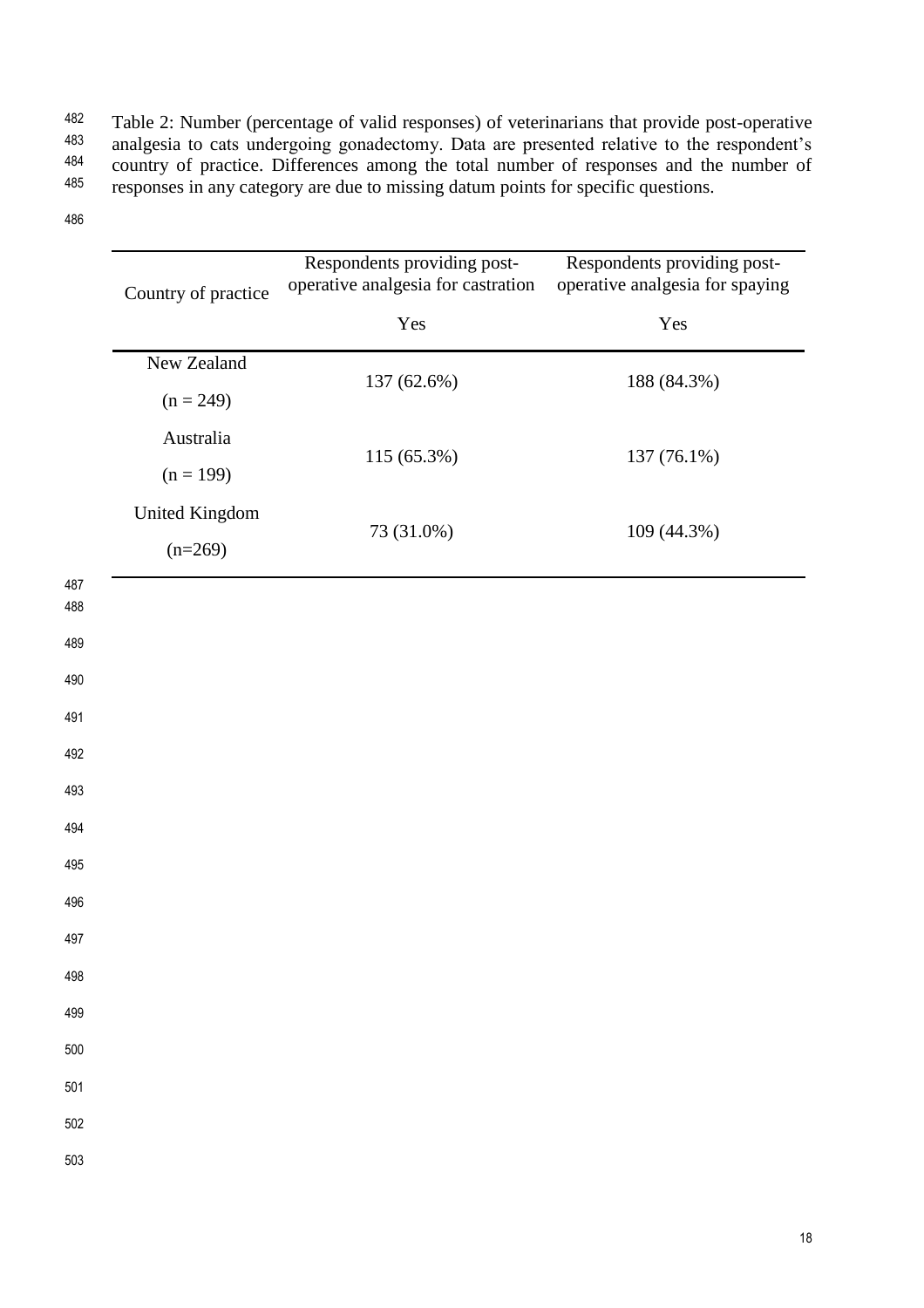| 504 | Table 3. Response of veterinarians ( $n = 717$ ) to a survey about pain relief for cats undergoing |
|-----|----------------------------------------------------------------------------------------------------|
| 505 | gonadectomy. Data include those that provide one or more analgesics, based on the reported         |
| 506 | class(es) used. Data represent the analgesic classes used either pre/intra-operatively and post-   |
| 507 | operatively by veterinarians from the UK, New Zealand or Australia. Numbers are presented          |
| 508 | as reported use/number of respondents using analgesia (percentage). Variation between              |
| 509 | numbers is due to non-report of drugs used.                                                        |

| Time                                 | Analgesia                         | New Zealand       |                   | Australia         |                  | <b>United Kingdom</b> |                   |
|--------------------------------------|-----------------------------------|-------------------|-------------------|-------------------|------------------|-----------------------|-------------------|
| Phase                                |                                   | Spay              | Castration        | Spay              | Castration       | Spay                  | Castration        |
|                                      | Opioid <sup>c</sup> only          | 171/213<br>(80.3) | 162/227<br>(71.4) | 98/164<br>(59.8)  | 97/169<br>(57.4) | 57/244<br>(23.4)      | 61/255<br>(23.9)  |
|                                      | $NSAIDd$ only                     | 13/213<br>(6.1)   | 13/227<br>(5.7)   | 29/164<br>(17.7)  | 31/169<br>(18.3) | 108/244<br>(44.3)     | 109/255<br>(42.7) |
|                                      | Opioid/NSAID<br>combination       | 5/213<br>(2.3)    | 5/227<br>(2.2)    | 19/164<br>(11.6)  | 13/169<br>(7.7)  | 66/244<br>(27.1)      | 55/255<br>(21.6)  |
|                                      | Other <sup>e</sup> only           | 5/213<br>(2.3)    | 8/227<br>(3.5)    | 5/164<br>(3)      | 7/169<br>(4.1)   |                       |                   |
| Pre/intra-<br>operative <sup>a</sup> | Opioid/opioid<br>combination      | 7/213<br>(3.2)    | 8/227<br>(3.5)    | 4/164<br>(2.4)    |                  | 2/244<br>(0.8)        | 3/255<br>(1.2)    |
|                                      | <b>NSAID/NSAID</b><br>combination |                   |                   |                   |                  | 3/244<br>(1.2)        | 3/255<br>(1.2)    |
|                                      | Opioid/other<br>combination       | 6/213<br>(2.8)    | 5/227<br>(2.2)    | 5/164<br>(3)      | 6/169<br>(3.6)   |                       |                   |
|                                      | NSAID/other<br>combination        |                   |                   |                   | 1/169<br>(0.6)   | 2/244<br>(0.8)        | 1/255<br>(0.4)    |
|                                      | Other combination                 |                   | 2/227<br>(0.9)    | 1/164<br>(0.6)    | 3/169<br>(1.8)   |                       |                   |
|                                      |                                   |                   |                   |                   |                  |                       |                   |
| Post-                                | Opioid only                       | 34/188<br>(18.1)  | 27/137<br>(19.7)  | 11/137<br>(8)     | 6/115<br>(5.2)   | 12/109<br>(11)        | 8/109<br>(7.3)    |
| operative <sup>b</sup>               | NSAID only                        | 127/188<br>(67.6) | 98/137<br>(71.5)  | 103/137<br>(75.1) | 97/115<br>(70.8) | 87/109<br>(79.8)      | 56/109<br>(51.4)  |
|                                      | Opioid/NSAID<br>combination       | 15/188<br>(8)     | 5/137<br>(3.6)    | 9/137<br>(6.6)    | 5/115<br>(4.5)   | 7/109<br>(6.4)        | 5/109<br>(4.6)    |
|                                      | <b>NSAID/NSAID</b><br>combination | 4/188<br>(2.1)    | 3/137<br>(2.2)    | 7/137<br>(5.1)    | 6/115<br>(5.2)   | 2/109<br>(1.8)        | 2/109<br>(1.8)    |